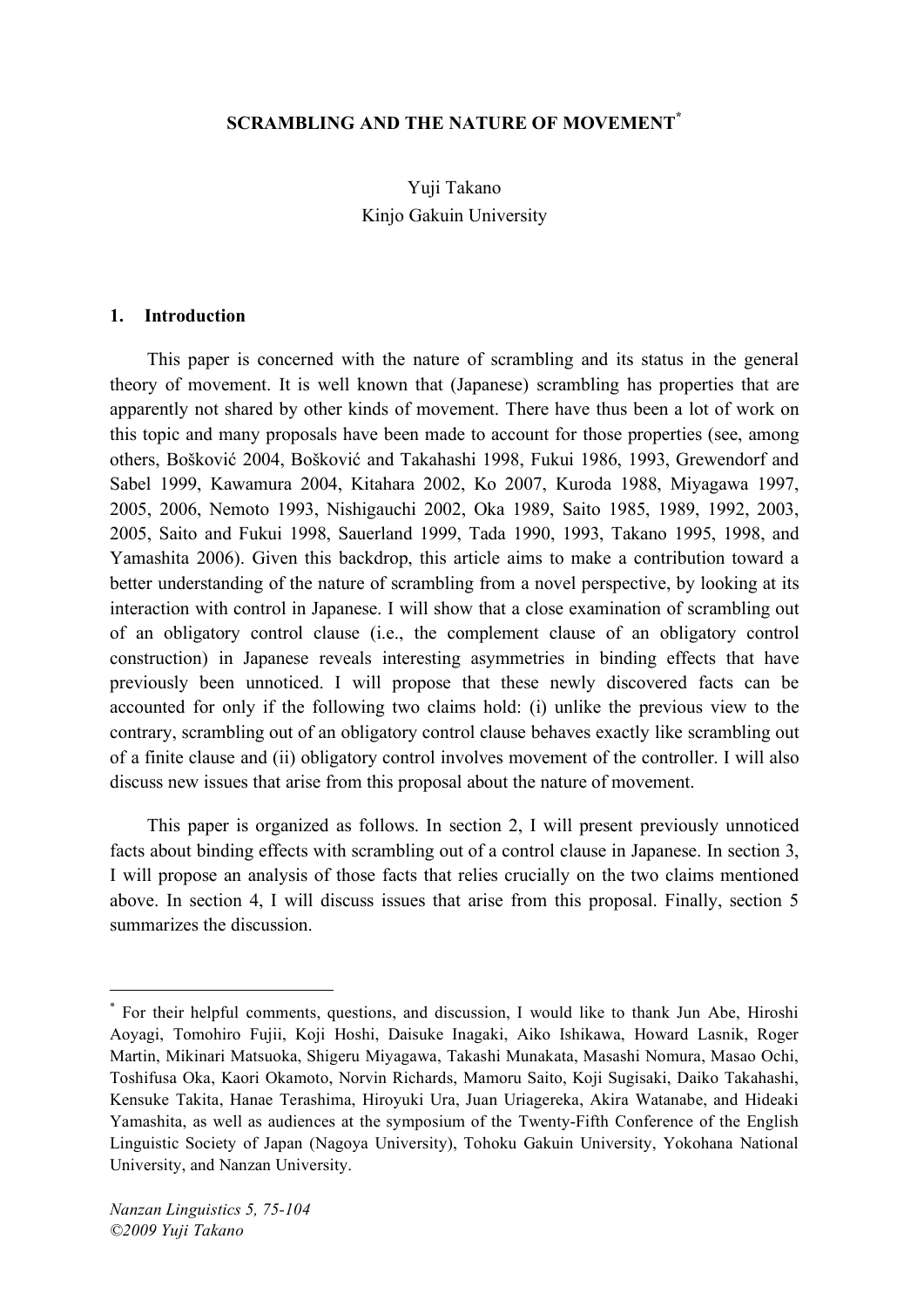### **2. The Puzzle: Scrambling out of a Control Clause in Japanese**

It is well known that there are asymmetries between clause-internal and long-distance scrambling in Japanese (Saito 1992, Tada 1990, 1993; see also Mahajan 1990 for the same facts in Hindi). The following examples show that a pronominal element contained in the subject cannot be bound by a quantificational phrase  $(QP)$  in the object.<sup>1</sup>

(1) a. \*Sokoi-no sotugyoosei-ga mittu-izyoo-no daigakui-ni syutugansita. it-GEN graduate-NOM three-or.more-GEN university-DAT applied

'Their graduates applied to three or more universities.'

b. \*Soko<sub>i</sub>-no syain-ga mittu-izyoo-no kaisya<sub>i</sub>-o tyoosasita. it- GEN employee-NOM three-or.more-GEN company-ACC investigated

'Their employees investigated three or more companies.'

Thus, the example in (1a) cannot be interpreted as "there are three or more x, x a university, such that someone who graduated from x applied to x." Similarly, the example in (1b) cannot receive the interpretation "there are three or more x, x a company, such that an employee of x investigated x." These are typical cases of weak crossover effects in Japanese.<sup>2</sup>

In contrast, the intended bound variable interpretation becomes possible when the object QP scrambles to the front of the sentence:

- $(2)$  a. Mittu-izyoo-no daigaku<sub>i</sub>-ni soko<sub>i</sub>-no sotugyoosei-ga syutugansita. three-or.more-GEN university-DAT it-GEN graduate-NOM applied
	- b. Mittu-izyoo-no kaisya<sub>i</sub>-o soko<sub>i</sub>-no syain-ga tyoosasita. three-or.more-GEN company-ACC it-GEN employee-NOM investigated

(i) Mittu-izyoo-no daigaku<sub>i</sub>-ga soko<sub>i</sub>-no sotugyoosei-o saiyoosita. three-or.more-GEN university-NOM it- GEN graduate-ACC employed

'Three or more universities employed their graduates.'

 <sup>1</sup> <sup>A</sup> few words about Japanese examples are in order. First, in this article I use *soko* as a pronominal element to be bound by a QP. *Soko* literally means "that place" but I gloss it as "it" for ease of exposition. Second, following Hoji (2003), I avoid using QPs like *daremo* 'everyone' and *subete* 'all' that can be used to refer to a specific group of entities. Hoji points out that use of such QPs obscures judgment on bound variable interpretation in Japanese.

<sup>&</sup>lt;sup>2</sup> If the QP is the subject and the pronominal is contained in the object, the QP can bind the pronominal:

This example permits a bound variable interpretation for *soko*, so that it can be interpreted as "there are three or more x, x a university, such that x employed someone who graduated from x."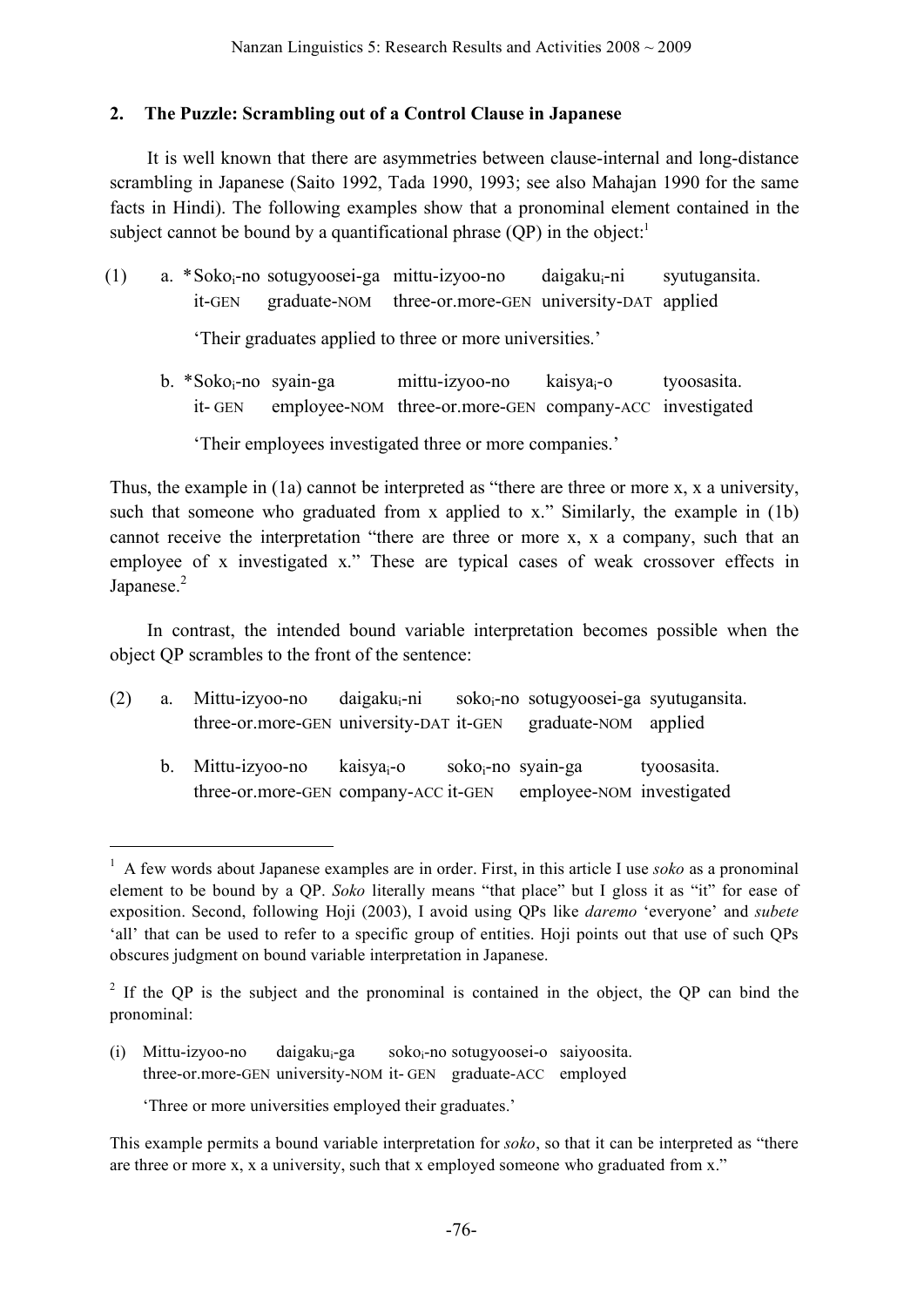A standard approach to the facts in (1) and (2) is to appeal to a necessary condition on pronominal variable binding to the effect that a pronominal needs to be c-commanded by a QP if the former is to be bound by the latter. Given this condition, the contrast between (1) and (2) follows since in (1) the object QP does not c-command the pronominal, whereas in (2) it does, because of scrambling. In this way, clause-internal scrambling has the effect of making variable binding possible.

Long-distance scrambling (i.e., scrambling out of a clause) does not show the same effects. The examples in (3), without scrambling, do not permit a bound variable interpretation, as expected.

(3) a. \*Sokoi-no sotugyoosei-ga Aya-ni [Ken-ga mittu-izyoo-no it-GEN graduate-NOM Aya-DAT Ken-NOM three-or.more-GEN  $daigaku_i-ni$  syutugansita to itta. university-DAT applied that told

'Their graduates told Aya that Ken applied to three or more universities.'

b. \*Soko<sub>i</sub>-no syain-ga Aya-ni [Ken-ga mittu-izyoo-no it-GEN employee-NOM Aya-DAT Ken-NOM three-or.more-GEN kaisyai-o tyoosasita to] itta. company-ACC investigated that told

'Their employees told Aya that Ken investigated three or more companies.'

What is surprising is the fact that the bound variable interpretation does not become possible even if the object QP of the embedded clause scrambles to the front of the matrix clause, as shown in (4).

- (4) a. \*Mittu-izyoo-no daigakui-ni sokoi-no sotugyoosei-ga Aya-ni three-or.more-GEN university-DAT it-GEN graduate-NOM Aya-DAT [Ken-ga syutugansita to] itta. Ken-NOM applied that told
	- b. \*Mittu-izyoo-no kaisya<sub>i</sub>-o soko<sub>i</sub>-no syain-ga Aya-ni three-or.more-GEN company-ACC it-GEN graduate-NOM Aya-DAT [Ken-ga tyoosasita to] itta. Ken-NOM investigated that told

The same pattern can be seen when the pronominal is contained in the indirect object, instead of the subject, of the matrix clause: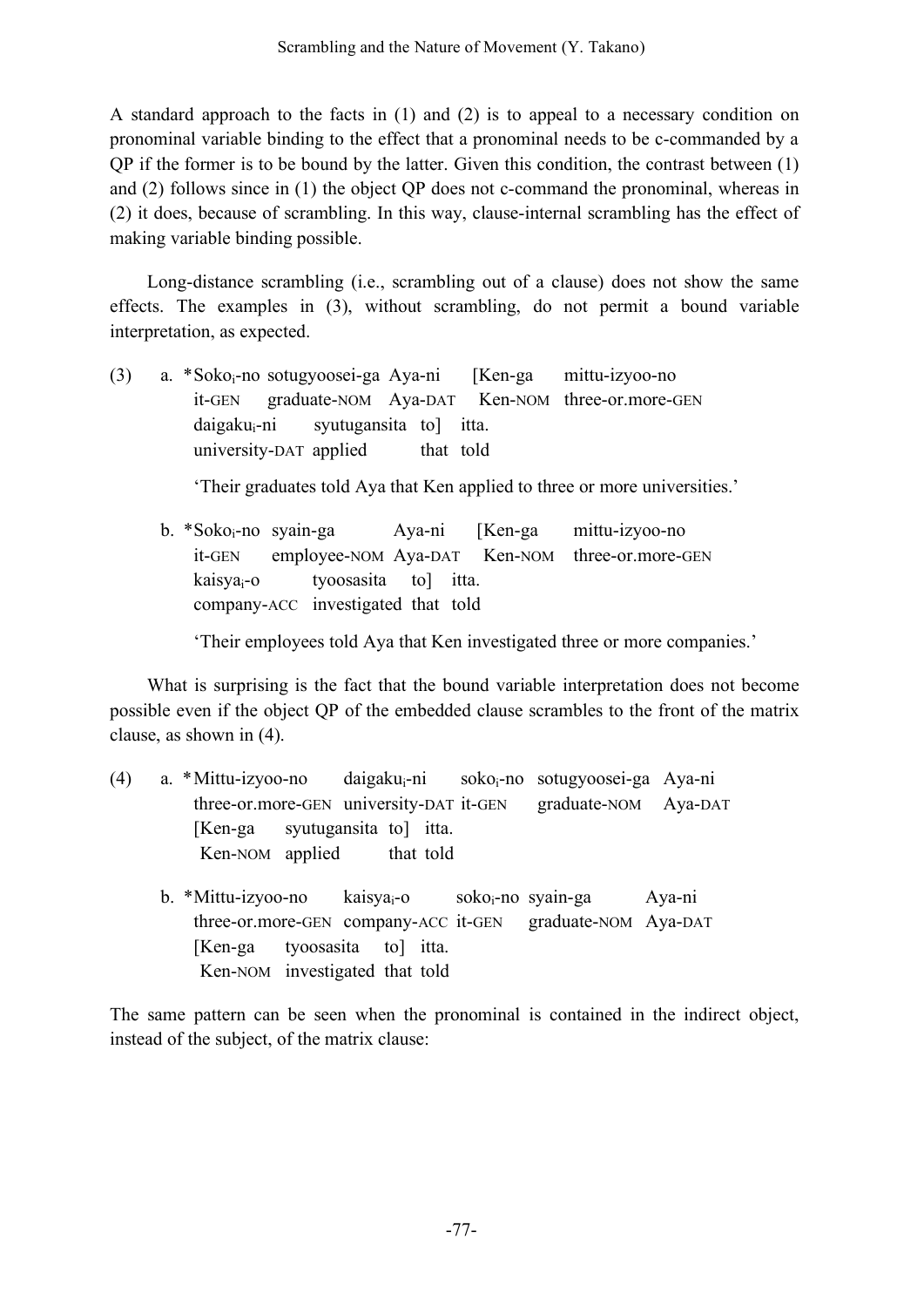(5) a. \*Aya-ga sokoi-no sotugyoosei-ni [Ken-ga mittu-izyoo-no Aya-NOM it-GEN graduate-DAT Ken-NOM three-or.more-GEN daigakui-ni syutugansita to] itta. university-DAT applied that told

'Aya told their graduates that Ken applied to three or more universities.'

b. \*Aya-ga sokoi-no syain-ni [Ken-ga mittu-izyoo-no Aya-NOM it-GEN employee-DAT Ken-NOM three-or.more-GEN kaisyai-o tyoosasita to] itta. company-ACC investigated that told

'Aya told their employees that Ken investigated three or more companies.'

- $(6)$  a. \*Mittu-izyoo-no daigaku<sub>i</sub>-ni Aya-ga soko<sub>i</sub>-no sotugyoosei-ni three-or.more-GEN university-DAT Aya-NOM it-GEN graduate-DAT [Ken-ga syutugansita to] itta. Ken-NOM applied that told
	- b. \*Mittu-izyoo-no kaisya-<sub>i</sub>o Aya-ga soko<sub>i</sub>-no syain-ni three-or.more-GEN company-ACC Aya-NOM it-GEN employee-DAT [Ken-ga tyoosasita to] itta. Ken-NOM investigated that told

These facts thus indicate clearly that long-distance scrambling does not produce new binding relations, in sharp contrast to clause-internal scrambling.

The examples in (3)-(6) above have finite clauses as their embedded clauses. However, Mahajan (1989) pointed out that in Hindi scrambling out of an infinitival clause exhibits a different pattern from scrambling out of a finite clause. On the basis of Mahajan's work on Hindi, Nemoto (1993) closely examines scrambling in obligatory control constructions in Japanese and concludes that the same holds in this language. Let us compare (7) and (8) below.

 $(7)$  a. \*Soko<sub>i</sub>-no sotugyoosei-ga [mittu-izyoo-no daigaku<sub>i</sub>-ni it-GEN graduate-NOM three-or.more-GEN university-DAT syutugansi-yoo to sita. apply-will that did

'Their graduates tried to apply to three or more universities.'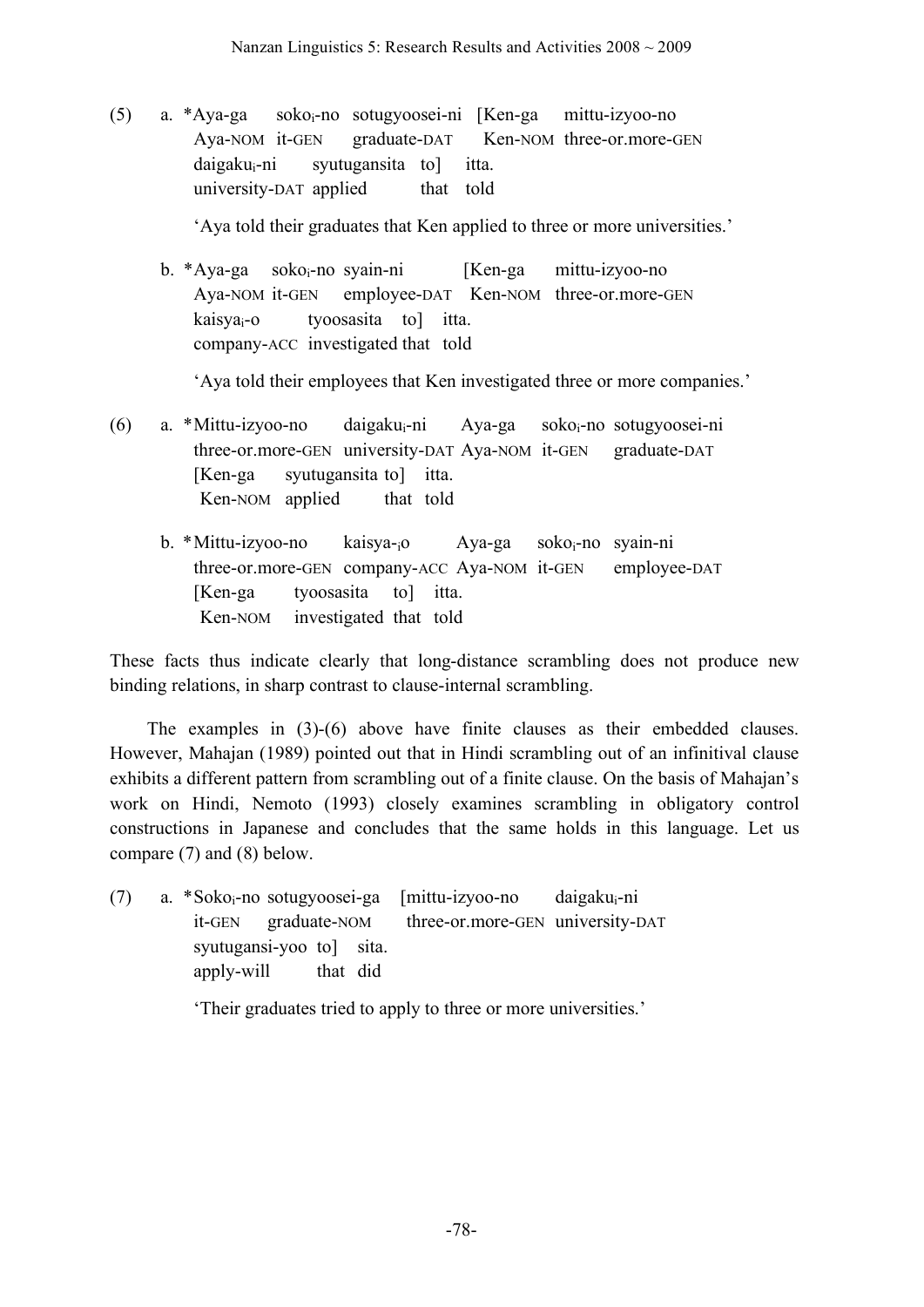b. \*Soko<sub>i</sub>-no syain-ga [mittu-izyoo-no kaisya<sub>i</sub>-o it-GEN employee-NOM three-or.more-GEN company-ACC tyoosasi-yoo to] sita. investigate-will that did

'Their employees tried to apply to three or more companies.'

- $(8)$  a. Mittu-izyoo-no daigaku<sub>i</sub>-ni soko<sub>i</sub>-no sotugyoosei-ga three-or.more-GEN university-DAT it-GEN graduate-NOM [syutugansi-yoo to] sita. apply-will that did
	- b. Mittu-izyoo-no kaisya<sub>i</sub>-o soko<sub>i</sub>-no syain-ga three-or.more-GEN company-ACC it-GEN employee-NOM [tyoosasi-yoo to] sita. investigate-will that did

The examples in (7) are subject control constructions. As expected, the pronominal contained in the matrix subject cannot be bound by the embedded object QP. In contrast, the intended variable binding becomes possible when the object QP scrambles to the front of the matrix clause, as shown in (8). The contrast between (4) and (6) on the one hand and (8) on the other shows an asymmetry between the two types of long-distance scrambling: whereas scrambling out of a finite clause does not make variable binding possible, scrambling out of a control clause does, as Nemoto (1993) observes.

The same effects can be seen with object control constructions. Compare (9) with (10) and (11).

- $(9)$  a. \*Ken-ga soko<sub>i</sub>-no sotugyoosei-ni [mittu-izyoo-no daigaku<sub>i</sub>-ni Ken-NOM it-GEN graduate-DAT three-or.more-GEN university-DAT syutugansuru yoo(ni)] susumeta.<sup>3</sup> apply C recommended 'Ken recommended their graduates to apply to three or more universities.'
	- b.  $*$ Ken-ga soko<sub>i</sub>-no syain-ni [mittu-izyoo-no kaisya<sub>i</sub>-o Ken-NOM it-GEN employee-DAT three-or.more-GEN company-ACC tyoosasuru yoo(ni)] iraisita.

investigate C asked

'Ken asked their employees to investigate three or more companies.'

<sup>&</sup>lt;sup>3</sup> Following Uchibori (2000), I assume that *yoo(ni)* appearing at the end of the embedded clause of the object control construction is a complementizer. See Uchibori 2000 for detailed discussion and arguments in favor of this position.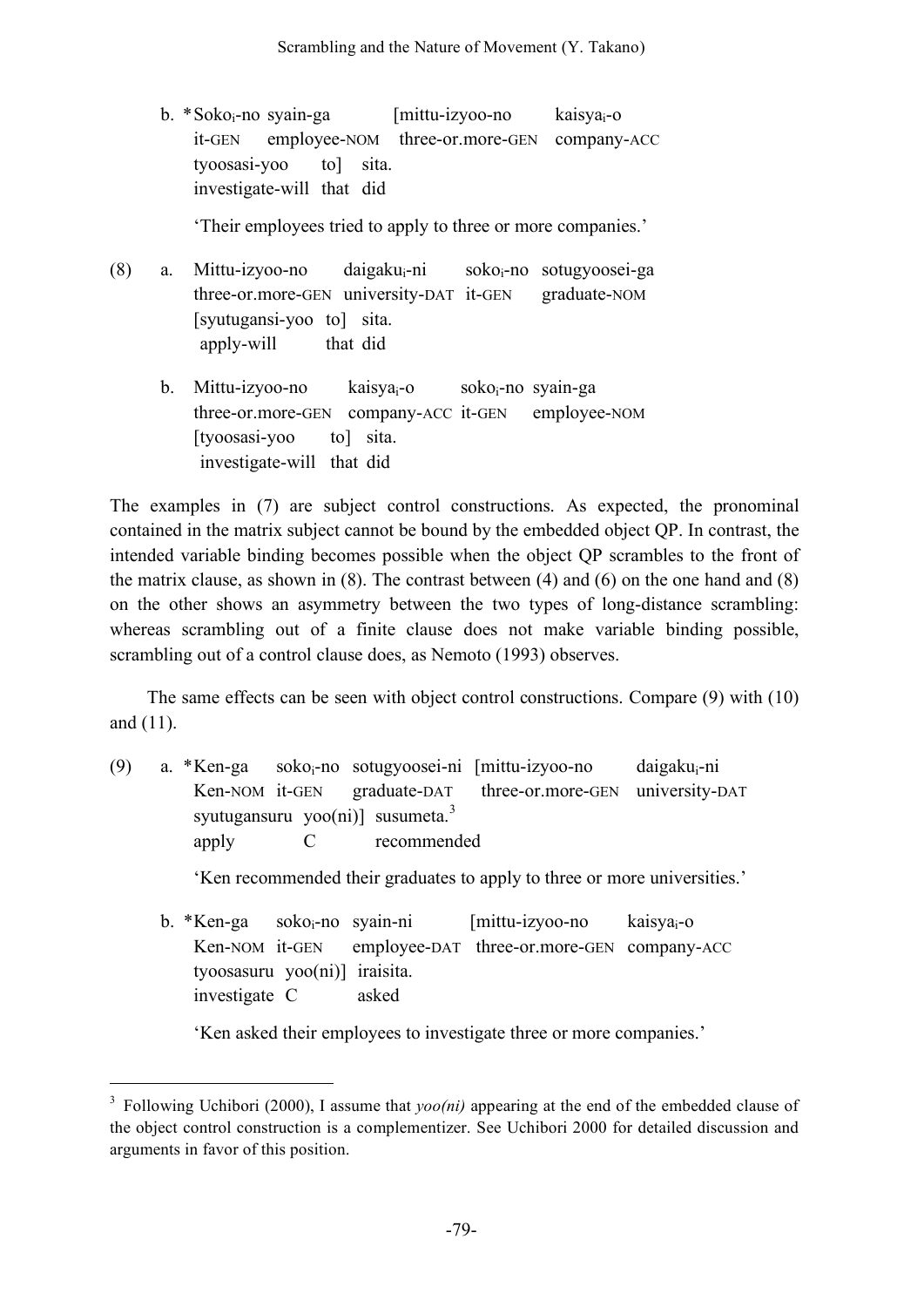- (10) a. ?Mittu-izyoo-no daigakui-ni Ken-ga sokoi-no sotugyoosei-ni three-or.more-GEN university-DAT Ken-NOM it-GEN graduate-DAT [syutugansuru yoo(ni)] susumeta. apply C recommended
	- b. ?Mittu-izyoo-no kaisya<sub>i</sub>-o Ken-ga soko<sub>i</sub>-no syain-ni three-or.more-GEN company-ACC Ken-NOM it-GEN employee-DAT [tyoosasuru yoo(ni)] iraisita. investigate C asked
- (11) a. ?Ken-ga mittu-izyoo-no daigakui-ni sokoi-no sotugyoosei-ni Ken-NOM three-or.more-GEN university-DAT it-GEN graduate-DAT [syutugansuru yoo(ni)] susumeta. apply C recommended
	- b. ?Ken-ga mittu-izyoo-no kaisya<sub>i</sub>-o soko<sub>i</sub>-no syain-ni Ken-NOM three-or.more-GEN company-ACC it-GEN employee-DAT [tyoosasuru yoo(ni)] iraisita. investigate C asked

The examples in (9) are object control constructions without scrambling and those in (10) and (11) are their variants with scrambling of the embedded object to the matrix clause, the difference between (10) and (11) lying in the landing site of scrambling. The bound variable reading is impossible in (9) but it is possible in (10) and (11).<sup>4</sup> This is another indication that scrambling out of a control clause behaves differently from scrambling out of a finite clause.

These observations naturally lead to the generalization in (12).

(12) Scrambling out of a control clause patterns with clause-internal scrambling.

In fact, Nemoto (1993) tries to derive this generalization from the properties of control constructions and movement.

However, on closer inspection, we see that the situation is more complicated. Let us consider the cases in (13) and (14).

 <sup>4</sup> Nemoto (1993) judges examples like (10) and (11) to be fully acceptable on the bound variable reading. Although I find (10) and (11) slightly worse than (8), the important point is that (10) and (11) are much better than (4) and (6).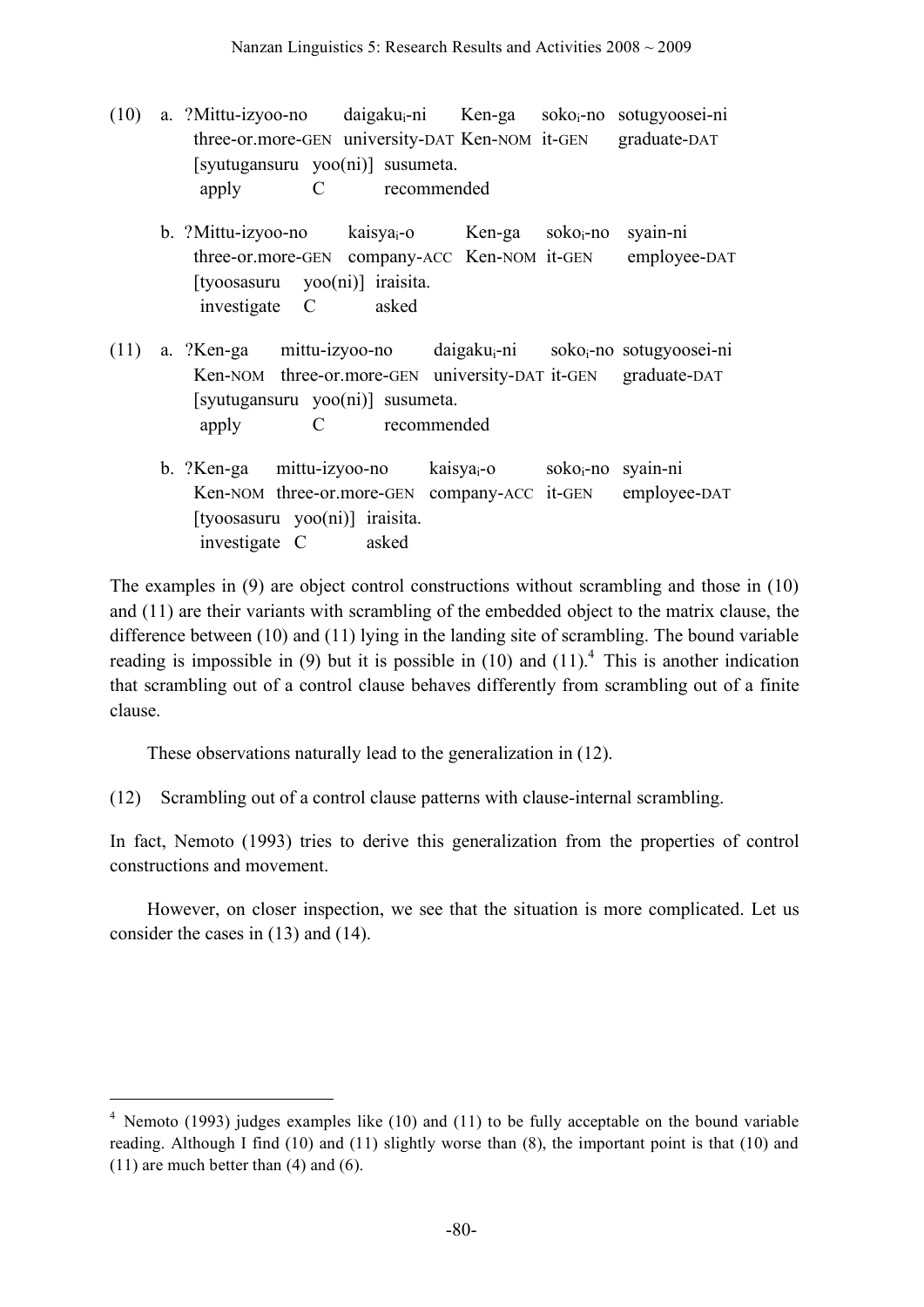(13) a. \*Sokoi-no sotugyoosei-ga Ken-ni [mittu-izyoo-no daigakui-ni it-GEN graduate-NOM Ken-DAT three-or.more-GEN university-DAT syutugansuru yoo(ni)] susumeta. apply C recommended

'Their graduates recommended Ken to apply to three or more universities.'

b. \*Soko<sub>i</sub>-no syain-ga Ken-ni [mittu-izyoo-no kaisya<sub>i</sub>-o it-GEN employee-NOM Ken-DAT three-or.more-GEN company-ACC tyoosasuru yoo(ni)] iraisita. investigate C asked

'Their employees asked Ken to investigate three or more companies.'

- (14) a. ?\*Mittu-izyoo-no daigakui-ni sokoi-no sotugyoosei-ga Ken-ni three-or.more-GEN university-DAT it-GEN graduate-NOM Ken-DAT [syutugansuru yoo(ni)] susumeta. apply C recommended
	- b.?\*Mittu-izyoo-no kaisya<sub>i</sub>-o soko<sub>i</sub>-no syain-ga Ken-ni three-or.more-GEN company-ACC it-GEN employee-NOM Ken-DAT [tyoosasuru yoo(ni)] iraisita. investigate C asked

The cases in (14a, b) are scrambling variants of those in (13a, b), respectively. It is not surprising that the latter do not allow a bound variable interpretation. What is striking is that long-distance scrambling does not make the bound variable reading possible in (14), in contrast to what we saw in  $(8)/(10)/(11)$ .<sup>5</sup> Given that the cases in (14), just like those in  $(8)/(10)/(11)$ , involve scrambling out of a control clause, the contrast between them shows that the generalization in (12) is not correct.

The point can be strengthened by considering cases where the pronominal is contained in an adjunct belonging to the matrix clause.  $6$  First of all, as in the case of (1) and (2), where the pronominal is contained in the subject, clause-internal scrambling of the object

<sup>&</sup>lt;sup>5</sup> As far as I know, the contrast between cases like  $(8)/(10)/(11)$  on the one hand and those like (14) on the other has been unnoticed in the literature. Uchibori (2000) reports a judgment according to which there is no such contrast (but Uchibori uses *daremo* 'everyone' as a QP; see note 1). I consulted fourteen speakers (all linguists) and ten of them agreed with my judgment. Three of them agreed that there is a contrast in the direction indicated here but did not find the bound variable interpretation in (14) to be as bad as I do. The remaining one speaker found the bound variable interpretation to be impossible in all cases in (8), (10), (11), and (14). In any case, what is crucial is the fact that those speakers who detect a contrast between  $(8)/(10)/(11)$  and  $(14)$  all find  $(14)$  to be worse than the others, not the other way around. This is an important fact that calls for an account.

<sup>&</sup>lt;sup>6</sup> Thanks to Daiko Takahashi for bringing the relevance of such cases to my attention.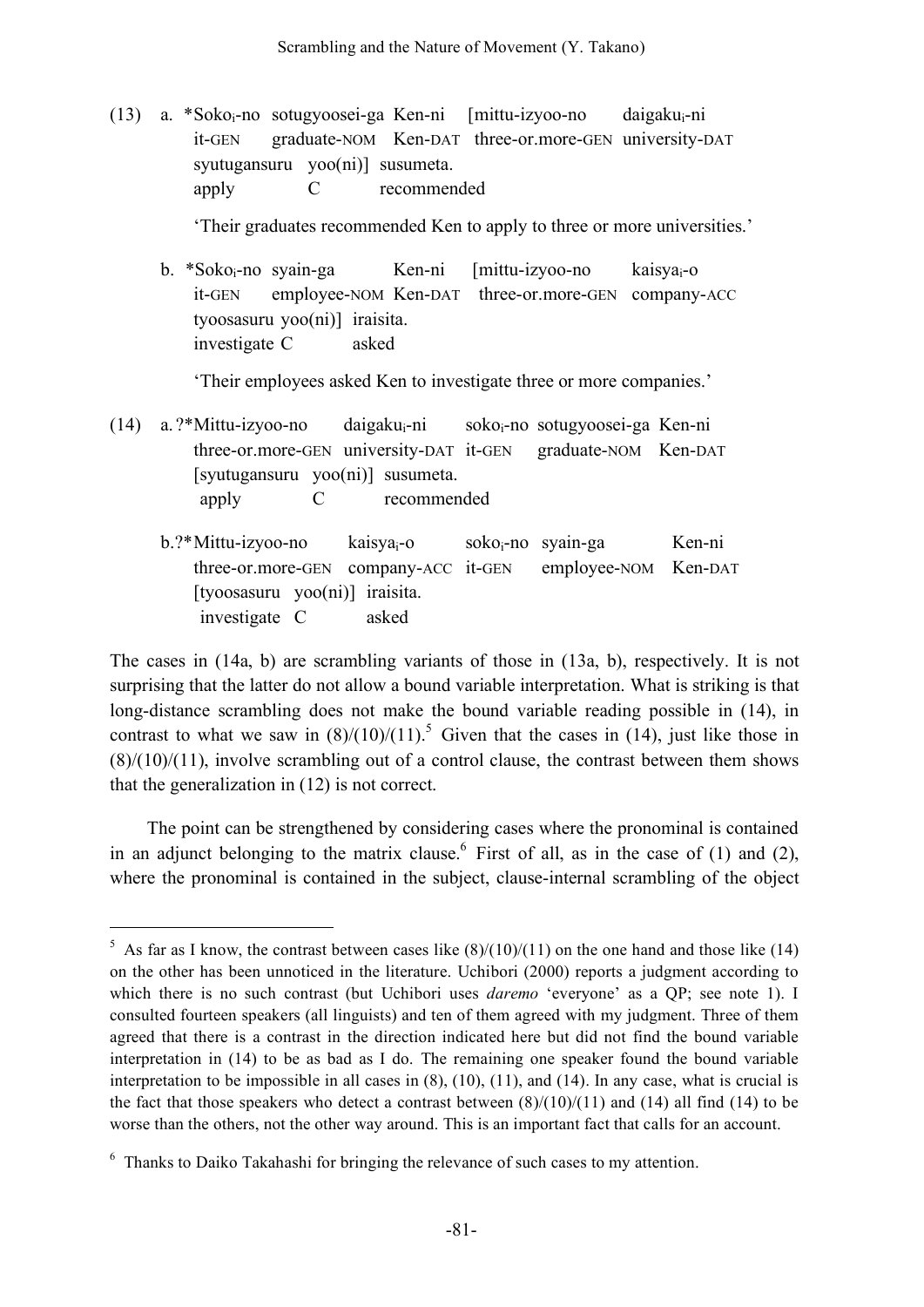QP can make variable binding possible for a pronominal contained in an adjunct. The examples in (16) below are scrambling variants of those in (15).

(15) a. \*Ken-ga sokoi-no sotugyoosei-no mae-de Ken-NOM it-GEN graduate-GEN front-at mittu-izyoo-no daigaku<sub>i</sub>-ni denwasita. three-or.more-GEN university-DAT called

'Ken called three or more universities in the presence of their graduates.'

b. \*Ken-ga soko<sub>i</sub>-no syain-no mae-de Ken-NOM it-GEN employee-GEN front-at mittu-izyoo-no kaisya<sub>i</sub>-o hihansita. three-or.more-GEN company-ACC criticized

'Ken criticized three or more companies in the presence of their employees.'

- $(16)$  a. Mittu-izyoo-no daigaku<sub>i</sub>-ni Ken-ga soko<sub>i</sub>-no three-or.more-GEN university-DAT Ken-NOM it-GEN sotugyoosei-no mae-de denwasita. graduate-GEN front-at called
	- b. Mittu-izyoo-no kaisya<sub>i</sub>-o Ken-ga soko<sub>i</sub>-no three-or.more-GEN company-ACC Ken-NOM it-GEN syain-no mae-de hihansita. employee-GEN front-at criticized

Consider now cases involving control. The examples in (17) have a pronominal contained in an adjunct of the matrix clause and a QP object in the embedded control clause. They do not permit a bound variable interpretation for the pronominal.

 $(17)$  a. \*Ken-ga soko<sub>i</sub>-no sotugyoosei-no mae-de Yumi-ni Ken-NOM it-GEN graduate-GEN front-at Yumi-DAT [mittu-izyoo-no daigaku<sub>i</sub>-ni syutugansuru yoo(ni)] susumeta. three-or.more-GEN university-DAT apply C recommended

> 'Ken recommended Yumi in the presence of their graduates to apply to three or more universities.'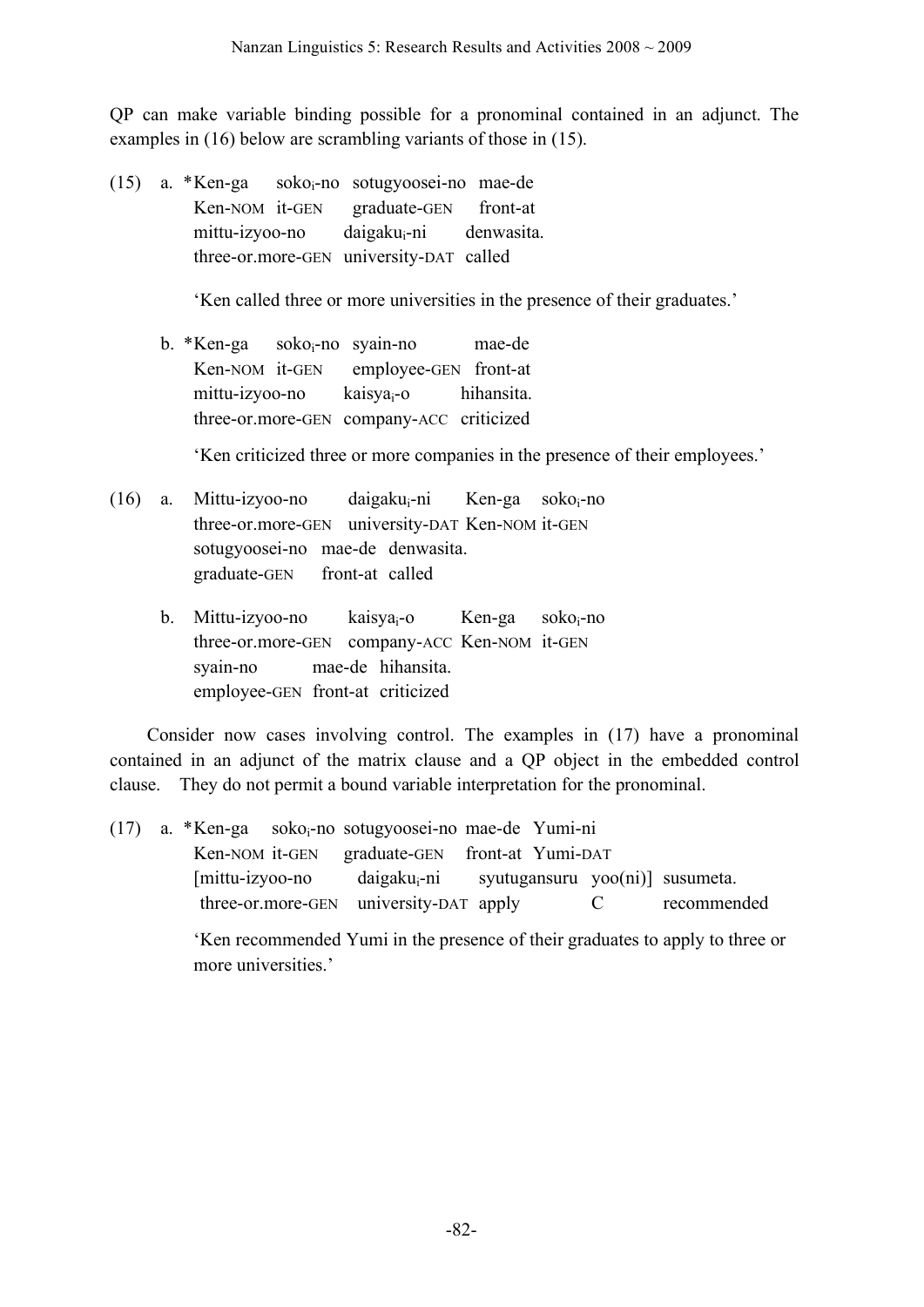| b. *Ken-ga soko <sub>i</sub> -no syain-no |  |                                             | mae-de Yumi-ni                |       |
|-------------------------------------------|--|---------------------------------------------|-------------------------------|-------|
| Ken-NOM it-GEN                            |  | employee-GEN front-at Yumi-DAT              |                               |       |
| $[mitu-izyoo-no]$                         |  | kaisya-o                                    | tyoosasuru yoo(ni)] iraisita. |       |
|                                           |  | three-or.more-GEN company-ACC investigate C |                               | asked |

'Ken asked Yumi in the presence of their employees to investigate three or more companies.'

When the object QP of the control clause scrambles to the matrix clause, the sentences in (18) result. They all disallow the intended bound variable interpretation, just like the examples in (14).

| (18) | a. ?*Mittu-izyoo-no daigaku <sub>i</sub> -ni Ken-ga soko <sub>i</sub> -no                         |  |  |  |  |  |  |
|------|---------------------------------------------------------------------------------------------------|--|--|--|--|--|--|
|      | three-or.more-GEN university-DAT Ken-NOM it-GEN                                                   |  |  |  |  |  |  |
|      | sotugyoosei-no mae-de Yumi-ni [syutugansuru yoo(ni)] susumeta.                                    |  |  |  |  |  |  |
|      | graduate-GEN front-at Yumi-DAT apply C recommended                                                |  |  |  |  |  |  |
|      | b.?*Ken-ga mittu-izyoo-no daigakui-ni sokoi-no<br>Ken-NOM three-or.more-GEN university-DAT it-GEN |  |  |  |  |  |  |
|      |                                                                                                   |  |  |  |  |  |  |
|      | sotugyoosei-no mae-de Yumi-ni [syutugansuru yoo(ni)] susumeta.                                    |  |  |  |  |  |  |
|      | graduate-GEN front-at Yumi-DAT apply C<br>recommended                                             |  |  |  |  |  |  |
|      | c.?*Mittu-izyoo-no kaisya <sub>i</sub> -o Ken-ga soko <sub>i</sub> -no                            |  |  |  |  |  |  |
|      | three-or.more-GEN company-ACC Ken-NOM it-GEN                                                      |  |  |  |  |  |  |
|      | syain-no mae-de Yumi-ni [tyoosasuru yoo(ni)] iraisita.                                            |  |  |  |  |  |  |
|      | employee-GEN front-at Yumi-DAT investigate C<br>asked                                             |  |  |  |  |  |  |
|      | $d$ .?*Ken-ga mittu-izyoo-no kaisya <sub>i</sub> -o soko <sub>i</sub> -no                         |  |  |  |  |  |  |
|      | Ken-NOM three-or.more-GEN company-ACC it-GEN                                                      |  |  |  |  |  |  |
|      | mae-de Yumi-ni [tyoosasuru yoo(ni)] iraisita.<br>syain-no                                         |  |  |  |  |  |  |
|      | employee-GEN front-at Yumi-DAT investigate C<br>asked                                             |  |  |  |  |  |  |

The ill-formed status of the examples in (18) is unexpected under the generalization in (12).

Thus, the contrast between  $(8)/(10)/(11)$  on the one hand and  $(14)/(18)$  on the other undermines the generalization in (12) and requires a different account.

Notice that the presence of an obligatory control structure plays an essential role in making cases like  $(8)/(10)/(11)$  grammatical. If the embedded clause is finite and has a phonetically null subject coreferential with a matrix element, long-distance scrambling does not make a bound variable interpretation possible, as shown in  $(19)$ .

<sup>&</sup>lt;sup>7</sup> Some speakers seem to find (19) to be slightly better than (14)/(18) but worse than (8)/(10)/(11). I thank Jun Abe, Daiko Takahashi, and one reviewer for pointing this out to me.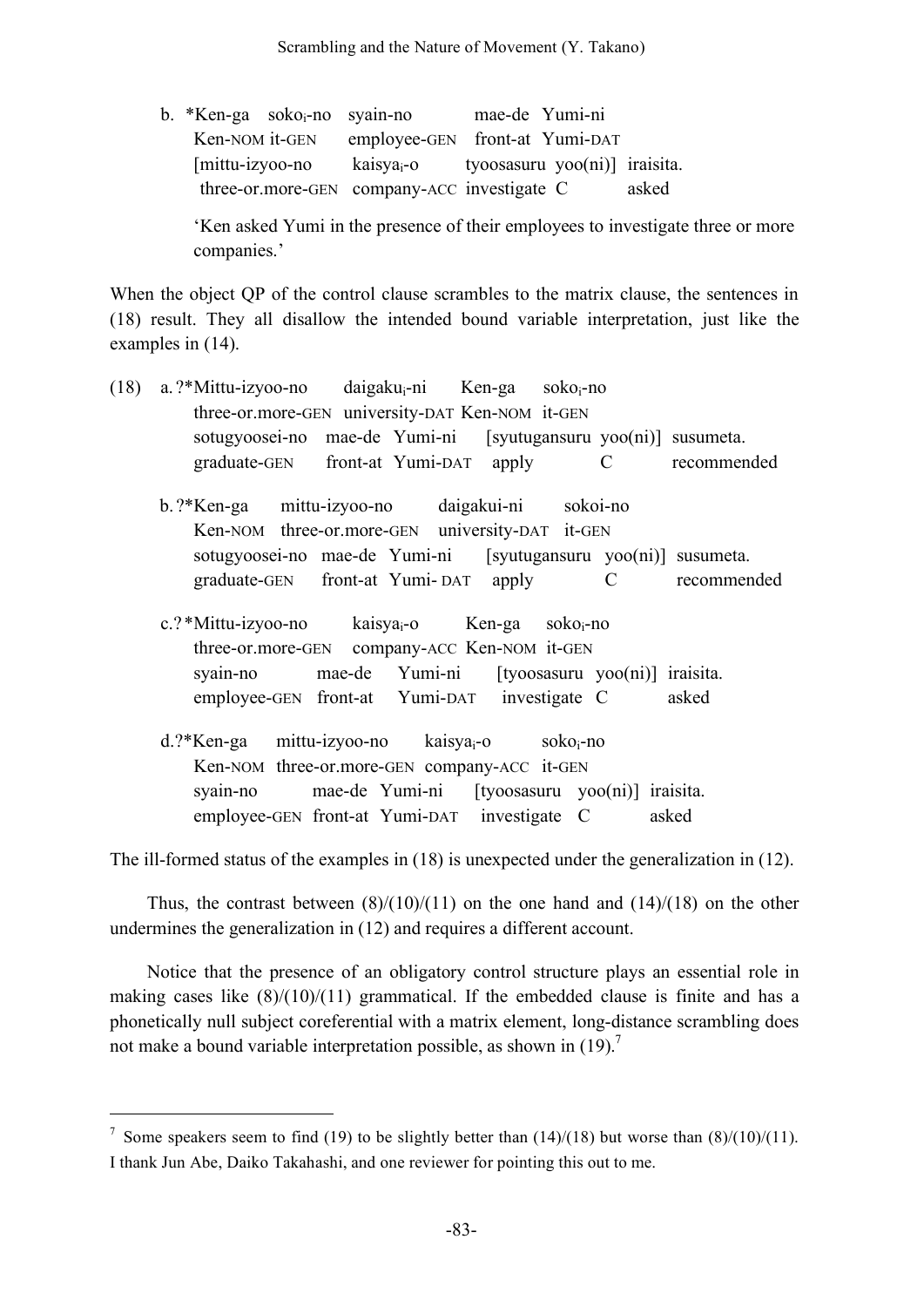(19) a. ?\*Mittu-izyoo-no daigakui-ni sokoi-no sotugyooseij-ga Ken-ni three-or.more-GEN university-DAT it-GEN graduate-NOM Ken-DAT [proj syutugansita to] itta. applied that said

'Their graduates told Ken that they applied to three or more universities.'

b.?\*Mittu-izyoo-no kaisya<sub>i</sub>-o soko<sub>i</sub>-no syain<sub>i</sub>-ga Ken-ni three-or.more-GEN company-ACC it-GEN employee-NOM Ken-DAT [proj tyoosasita to] itta. investigated that said

'Their employees told Ken that they investigated three or more companies.'

What about the control structure makes  $(8)/(10)/(11)$  grammatical but not  $(14)/(18)$ ? A close examination of the relevant examples reveals that the crucial factor distinguishing grammatical  $(8)/(10)/(11)$  from ungrammatical  $(14)/(18)$  seems to be the fact that the pronominal *soko* is contained in the controller in the former but not in the latter. The correct generalization thus seems to be (20).

(20) Scrambling out of a control clause makes variable binding possible only if the pronominal is contained in the controller.

Why does this generalization hold? In the next section, I will propose that (20) follows from an interaction of scrambling and movement of the controller under a movement theory of control.

## **3. Solving the Puzzle**

I propose that the generalization in (20) can be derived if the following claims hold:

- (21) a. Scrambling out of a control clause patterns with scrambling out of a finite clause. b. Obligatory control is derived by movement of the controller.
	- c. The relevant variable binding in  $(8)/(10)/(11)$  is licensed by clause-internal scrambling.

(21a) is an alternative to the generalization in (12) above. (21b) is a movement theory of control proposed (in different forms) by Bowers (1973, 2008), Hornstein (1998, 1999), and O'Neil (1995), and argued for in Boeckx (2000), Boeckx and Hornsterin (2003, 2004, 2006), Fujii (2006), and Hornstein (2001, 2003). (21c) is a consequence of (21a) and (21b).

To see how this proposal works, let us consider the derivation of the examples in (8) shown in (22), where material surrounded by angled brackets indicates copies without phonetic realization.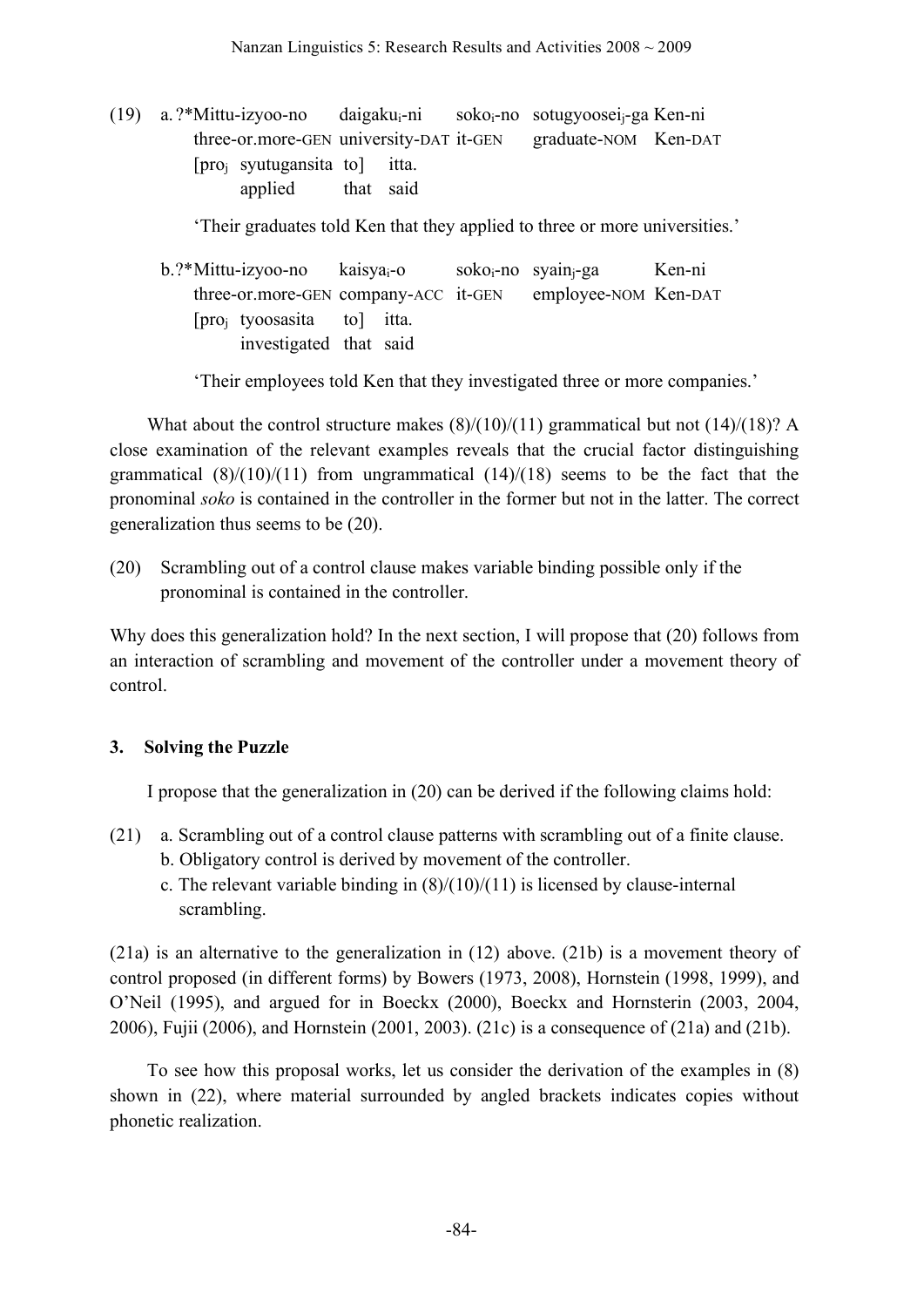(22)   
\n
$$
\begin{array}{c}\n\text{(II) movement of controller} \\
\hline\n\end{array}
$$
\nY-DAT/ACC X-NOM  $[\langle Y \rangle \langle X \rangle \langle Y \rangle \langle Y \rangle]$  V\n  
\n
$$
\begin{array}{c}\n\hline\n\end{array}
$$
\n(III) scrambling\n
$$
\begin{array}{c}\n\hline\n\end{array}
$$
\n(1) scrambling

The first important step of the derivation is scrambling of the embedded object Y within the control clause. This scrambling puts Y in a position c-commanding the subject X of the embedded clause. Under the movement theory of control, the controller originates from the subject of the embedded clause and moves to the matrix clause. Given this, the next step is movement of X to the matrix clause, in accordance with the movement theory of control. Finally, Y scrambles to the matrix clause.

Given (21a), the second scrambling (i.e., step (III)) has no effects on binding. On the other hand, the first scrambling (step (I)) is clause-internal scrambling and can affect binding. Therefore, step (I) of the derivation ensures that Y can bind the pronominal contained in X.

The object control cases receive a similar analysis. Let us consider (23), which is a derivation for the examples in (10).



Here too, scrambling of Y within the control clause makes the relevant binding possible under the movement theory of control and further scrambling does not play any role with respect to binding.<sup>8</sup>

What is crucial in both  $(22)$  and  $(23)$  for the pronominal contained in X to be bound by Y is that long-distance scrambling is composed of shorter scramblings and that an intermediate scrambling within an embedded clause can produce new binding relations. That an intermediate scrambling within an embedded clause can produce new binding relations can be independently seen in cases like the following:

 $8 \text{ In (22) and (23) Y moves past X and X moves past Y. One might think that this situation raises }$ problems with minimality. However, it is well known that Japanese scrambling does not induce minimality effects (see, for example, Saito and Fukui 1998, Takano 1995, and Yamashita 2006 for discussion and specific proposals). Since the issue is not the main focus of this article, I simply assume this property of scrambling and do not attempt to explain it. See also note 15.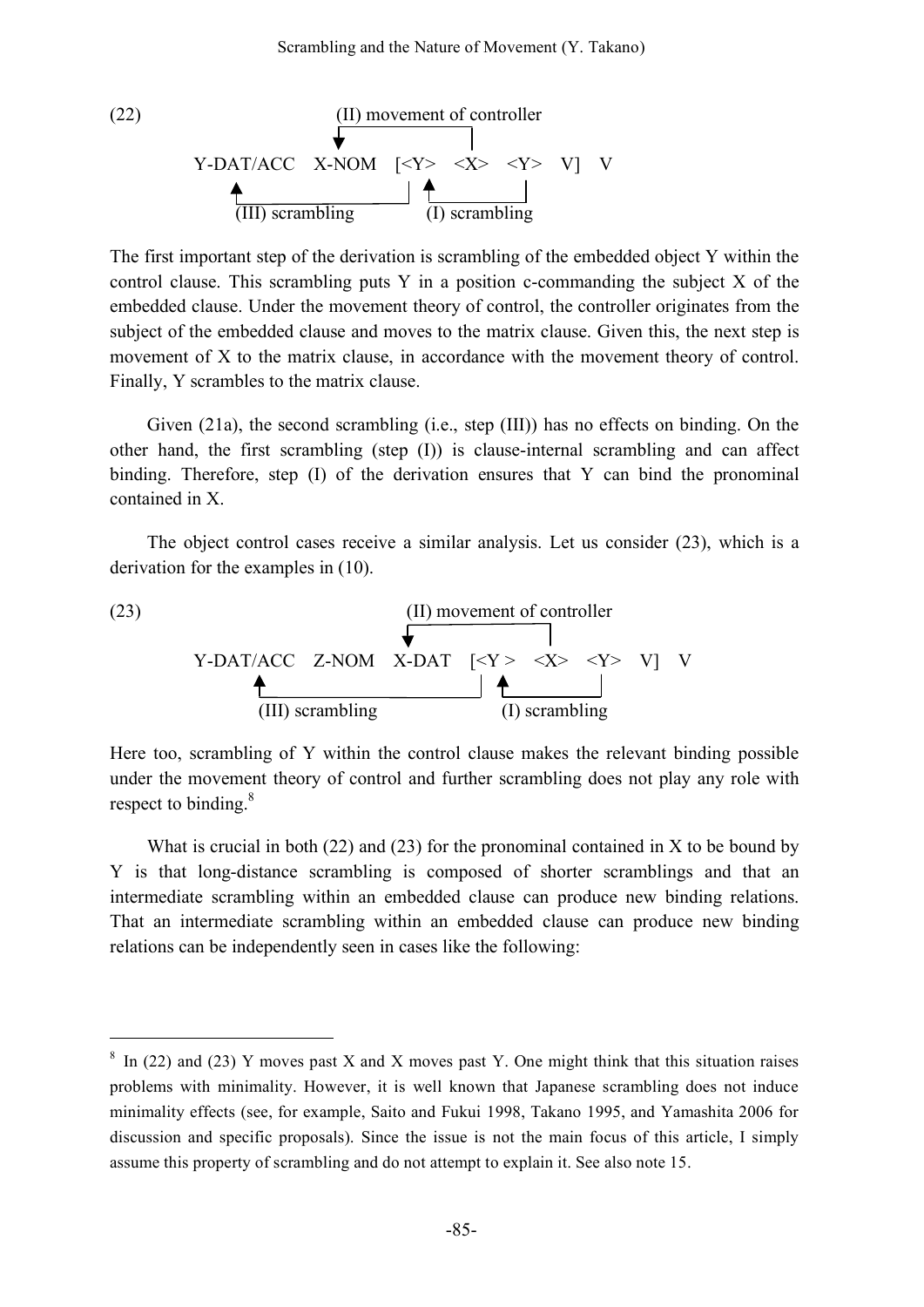$(24)$  a. \*Ken-ga Aya-ni [soko<sub>i</sub>-no sotugyoosei-ga Ken-NOM Aya-DAT it-GEN graduate-NOM mittu-izyoo-no daigakui-ni syutugansita to] itta. three-or.more-GEN university-DAT applied that told

'Ken told Aya that their graduates applied to three or more universities.'

b. \*Ken-ga Aya-ni [soko<sub>i</sub>-no syain-ga Ken-NOM Aya-DAT it-GEN employee-NOM mittu-izyoo-no kaisyai-o tyoosasita to] itta. three-or.more-GEN company-ACC investigated that told

'Ken told Aya that their employees investigated three or more companies.'

- $(25)$  a. Mittu-izyoo-no daigaku<sub>i</sub>-ni Ken-ga Aya-ni [soko<sub>i</sub>-no three-or.more-GEN university-DAT Ken-NOM Aya-DAT it-GEN sotugyoosei-ga syutugansita to] itta. graduate-NOM applied that told
	- b. Mittu-izyoo-no kaisya<sub>i</sub>-o Ken-ga Aya-ni [soko<sub>i</sub>-no three-or.more-GEN company-ACC Ken-NOM Aya-DAT it-GEN syain-ga tyoosasita to] itta. employee-NOM investigated that told

In (24) the pronominal is contained in the embedded subject and the QP is an embedded object. In (25) the embedded object QP has undergone long-distance scrambling out of a finite clause. The pronominal cannot be bound by the QP in (24) but can be in (25). Since we know that scrambling out of a finite clause does not affect binding (see (4), (6), and (19)), what makes variable binding possible in (25) must be an intermediate step of long-distance scrambling, that is, scrambling within the embedded clause, on a par with step (I) in  $(22)/(23)$ . Thus, the claim that an intermediate step of long-distance scrambling within an embedded clause can produce new binding relations is supported on independent grounds.

Note that on this analysis, scrambling within the control clause never puts the QP in a position c-commanding the pronominal in the case of (14) and (18), where the pronominal is not contained in the controller. As a result, variable binding is impossible in those cases. Therefore, this proposal argues strongly for the movement theory of control since there would be no difference relevant to binding between the derivations of  $(8)/(10)/(11)$  and those of (14)/(18) under a nonmovement approach to control, according to which the controller is base-generated in the matrix clause and the subject of the control clause is an independent element (i.e., PRO).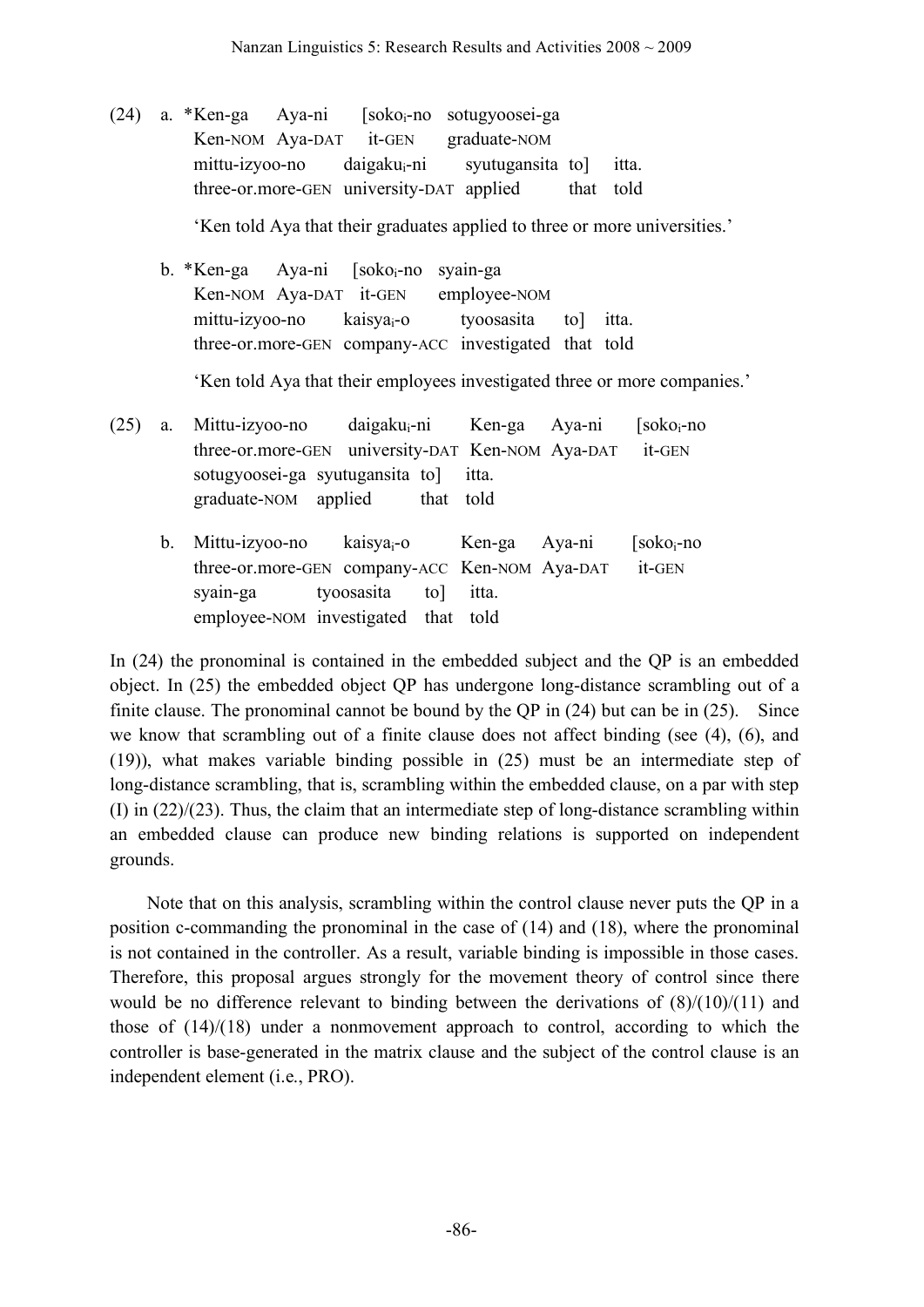#### **4. New Questions about the Nature of Movement**

The proposal made in the previous section raises new questions for theoretical domains related to movement. In this section, I will discuss four points bearing directly on the present proposal. The purpose of this section is not to attempt to resolve them but to clarify important issues for future research.

#### **4.1. On the Nature of Scrambling**

One important claim in the present proposal is that scrambling out of a control clause can never license variable binding. Why should this be the case? Given the claim in (21a), this question boils down to the question why scrambling out of a clause cannot license variable binding. The proposed analysis of scrambling out of a control clause has an important consequence for this well-known issue.

One possible answer to the question why scrambling out of a clause cannot license variable binding is (26).

(26) Scrambling out of a clause is necessarily A'-movement.

This hypothesis has in fact been quite influential and entertained by many researchers (see in particular Mahajan 1990 and Miyagawa 2005, 2006). One strong motivation for this hypothesis comes from a contrast like that in (27).

- (27) a. \*Whoi did hisi mother call *t*?
	- b. Every boyi seems to hisi mother [*t* to be smart].

The example in (27a) shows a weak crossover effect. The point relevant here is that *his* cannot be interpreted as a variable bound by *who* even though overt movement has put *who* in a position that c-commands *his*. In contrast, *his* can be interpreted as bound by *every boy* in (27b) due to overt movement of *every boy* (compare (27b) with \**It seems to hisi mother that every boyi is smart*, which does not permit a bound variable interpretation for *his*). The difference between (27a) and (27b) is usually attributed to the nature of movement: whereas A-movement can license variable binding, A'-movement cannot. Along the same lines, scrambling out of a clause cannot license variable binding if such scrambling is necessarily A'-movement.

Note that approaches relying on (26) assume crucially that whereas clause-internal scrambling can be A-movement (as in (2)), long-distance scrambling is necessarily A'-movement.<sup>9</sup> Those approaches typically attribute the differential properties of

 <sup>9</sup> Cases like (i) below show that clause-internal scrambling can also be A'-movement. (Continued on next page)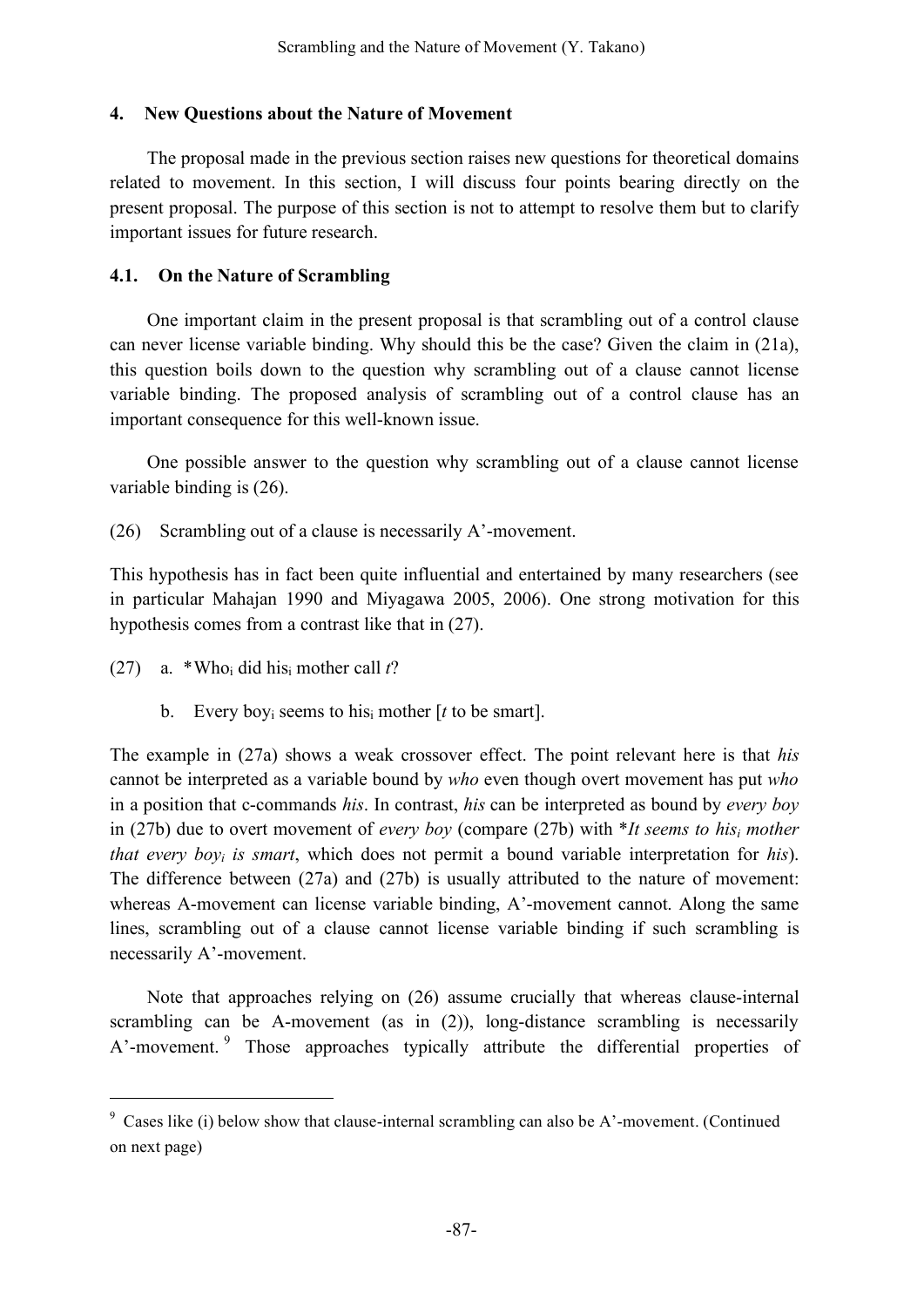clause-internal and long-distance scrambling to the properties of their landing sites; namely, clause-internal scrambling can target a specifier position, but long-distance scrambling must target an adjoined position. The scrambled phrase can thus be in an A-position in the former but in an A'-position in the latter. Given that this view claims that there are two different types of scrambling, one involving movement to a Spec and another involving adjunction, we might call it a nonuniform theory of scrambling.

Given the present proposal, the nonuniform theory cannot be the answer to the question why scrambling out of a clause does not affect binding. Recall that the analysis of  $(8)/(10)/(11)$  presented above relies crucially on the movement theory of control. More specifically, movement of X in (22) and (23) plays a crucial role in making binding inside the embedded clause possible. Note that here X moves from the embedded clause to a θ-position in the matrix clause. Given that θ-positions are considered to be typical A-positions, this is A-movement. This means that A-movement out of a control clause is possible. Therefore, (26) cannot be correct for scrambling out of a control clause. If so, we cannot appeal to a nonuniform theory of scrambling to account for why scrambling out of a control clause does not license variable binding.

An alternative to a nonuniform theory is a uniform theory of scrambling, which treats clause-internal and long-distance scrambling in the same way with respect to their landing sites and attempts to account for differences between the two without appealing to (26). One such theory has recently been proposed by Saito (2003, 2005) (other proposals for a uniform theory of scrambling include those of Abe (1993), Bošković and Takahashi (1998), Saito (1992), and Tada (1990, 1993)).

Saito (2003, 2005) proposes a theory of scrambling based on the idea that movement chains are interpreted cyclically by means of deletion of features. Modifying and extending Chomsky's (1995: chap. 3) proposal for the formation of operator-variable structures by deletion of parts of chains, Saito proposes that chains are interpreted as they are formed and that chain interpretation deletes from a position of a chain all features that are not selected in that position of the chain, where selection includes feature checking (agreement) and θ-marking.

Let us consider a concrete case. Under the copy theory of movement, the sentence in (28a) has the structure in (28b).

(i) Zibunzisini-o Keni-ga semeta. self-ACC Ken-NOM blamed 'Ken blamed himself.'

1

If clause-internal scrambling were always A-movement, (i) would be a violation of condition (C), contrary to fact.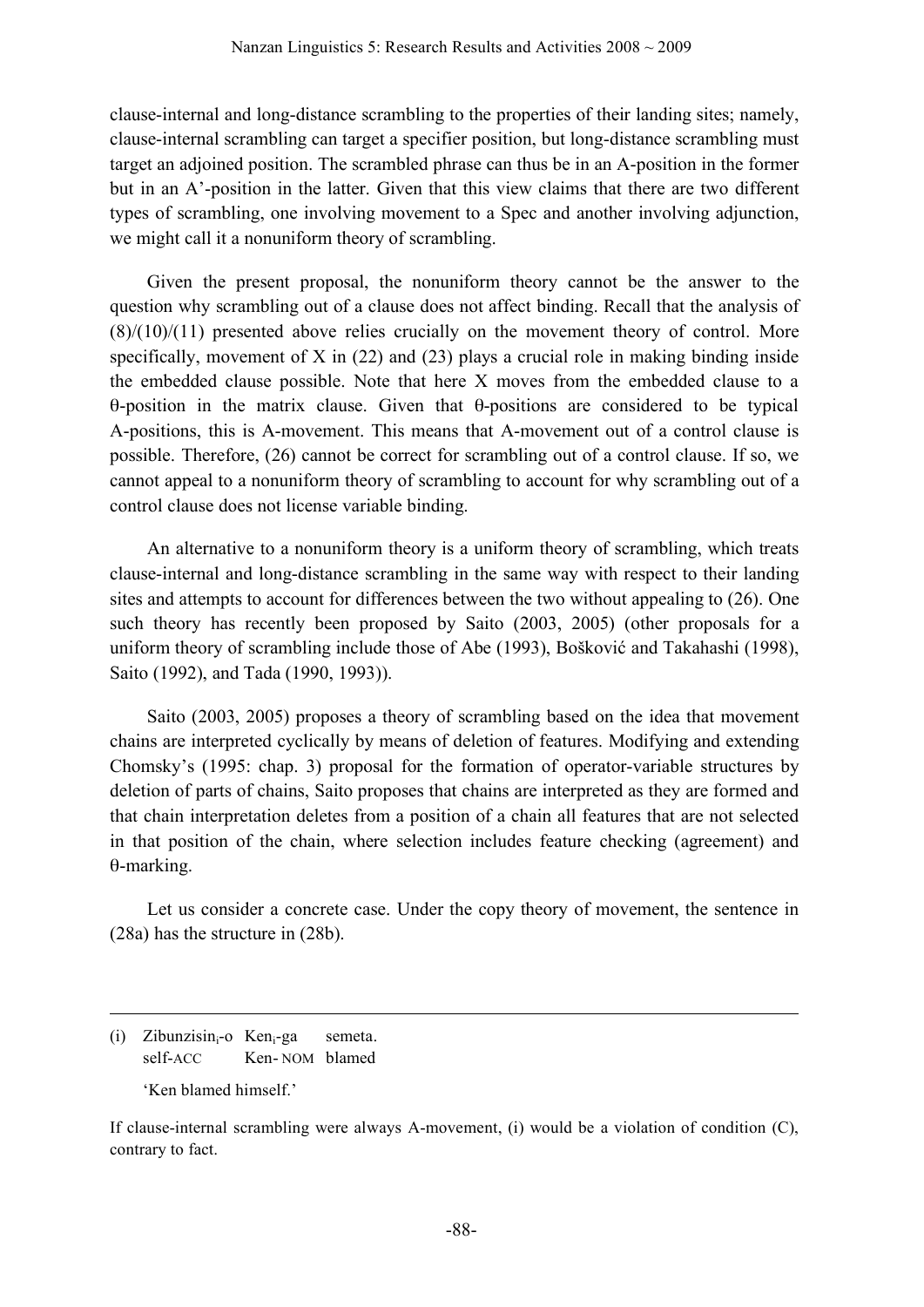(28) a. Who did John see?

b.  $\lceil$  c<sub>P</sub> who did John see who  ${P, O, A}$   ${P, O, A}$ 

c.  $[CP]$  who did John see who  $\{P, O\}$   $\{A\}$ 

Assuming that each syntactic object is a set of features, Saito claims that the *wh*-phrase *who* is a set of (at least) P(honological)-features, an O(perator)-feature, and an A(rgument) feature, which is closely tied with the referential properties of the phrase and participates in binding relations. <sup>10</sup> When *who* undergoes *wh*-movement, this feature set is copied, forming a chain, so that there are two identical feature sets, one in Spec,C and another in the object of the verb. Now chain interpretation applies. Since this is overt movement, the P-features must be retained in the head of the chain and must be deleted in the tail (this is an essential part of the definition of overt movement). Deletion of the rest of the features is contingent on selection. The O-feature is selected in Spec,C (it enters into checking/agreement with C), but is not selected in the object position, so that it is retained in the former and deleted in the latter. By contrast, the A-feature is selected in the object position (the object is θ-marked there), but is not selected in Spec,C. Thus, it is deleted in Spec,C. This results in the structure in (28c), where the P- and O-features are located in Spec,C, whereas the A-feature is located in the object position. Saito claims that the copy of *who* in Spec,C, having an O-feature, functions as an operator and that that in the object, having an A-feature, functions as a variable.

Long-distance *wh*-movement is analyzed in the same way. Consider (29).

(29) a. Who do you think John saw?

| b. $\lceil$ <sub>CP</sub> who John saw who<br>$\{P, O, A\}$ $\{P, O, A\}$                          |                    |  |
|----------------------------------------------------------------------------------------------------|--------------------|--|
| c. $\lceil$ <sub>CP</sub> who John saw who<br>$\{P, O\}$ $\{A\}$                                   |                    |  |
| d. $\lceil$ C <sub>P</sub> who do you think $\lceil$ C <sub>P</sub> who John saw who<br>$\{P, O\}$ | $\{P, O\}$ $\{A\}$ |  |
| e. $\lceil$ <sub>CP</sub> who do you think $\lceil$ <sub>CP</sub> John saw who<br>$\{P, O\}$       | ∤A∤                |  |

Saito assumes that the sentence in (29a) is derived by two successive *wh*-movements, the

<sup>&</sup>lt;sup>10</sup> Saito calls the third feature a D-feature in Saito 2003 but an argument-feature in Saito 2005. I follow the latter here.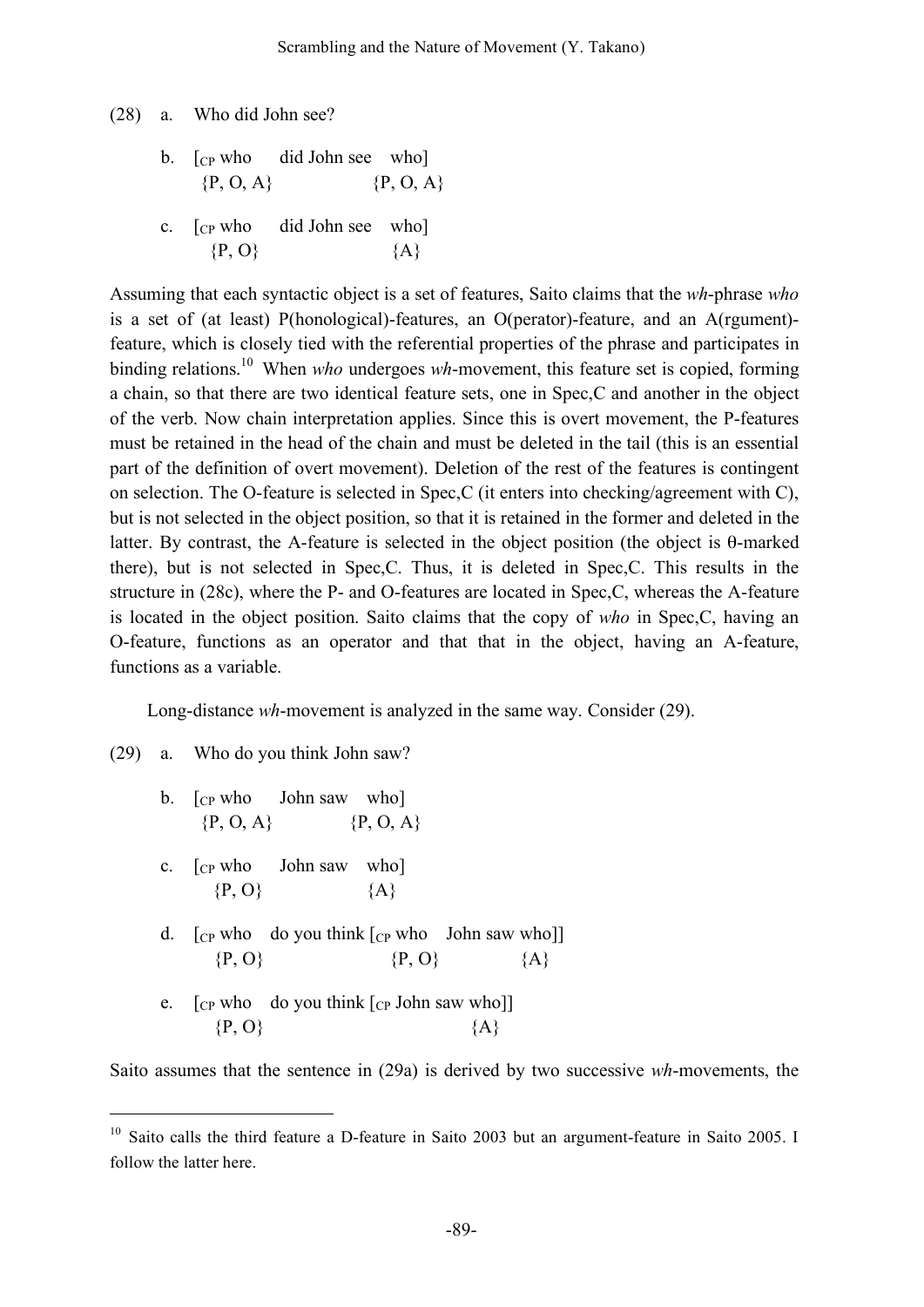first *wh*-movement being to Spec,C of the embedded clause and the second to Spec,C of the matrix clause. The first *wh*-movement derives (29b), to which chain interpretation applies. Here Saito follows Chomsky (2000) in assuming that this step of *wh*-movement takes place because a feature of C attracts an O-feature of the *wh*-phrase. On this view, the O-feature is selected in Spec,C. Therefore, the O-feature of *who* in the object position deletes. Deletion of the P- and A-features takes place in the same way as clause-internal *wh*-movement. Hence (29c) results. Then the second *wh*-movement applies, copying the feature set of *who* in Spec,C of the embedded clause and deriving (29d). Chain interpretation applies to this newly created chain. The P- and O-features are retained in Spec,C of the matrix clause for the reasons stated above.<sup>11</sup>

For A-movement, consider (30).

(30) Every boyi seems to hisi mother [*t* to be smart].

Saito assumes that A-movement is driven by an EPP-feature of T and that an EPP-feature selects an A-feature. On these assumptions, (30) is derived as in (31).

|  |            | (31) a. [The every boy seems to his mother $[T_P \text{ every boy to be smart}]]$              |
|--|------------|------------------------------------------------------------------------------------------------|
|  | $\{P, A\}$ | $\{P, A\}$                                                                                     |
|  |            | $\lceil_{\text{TD}}$ every hov seems to his mother $\lceil_{\text{TD}}$ every hov to be smart] |

 $\mathcal{D}$ . [The every boy seems to his mother [The every boy to be smart]]  ${P, A}$   ${A}$ 

Since the A-feature is selected in both the head and the tail of the A-movement chain, it is retained in both positions. The raised DP *every boy*, retaining its A-feature, can bind *his* in the matrix clause after A-movement. The result ensures that A-movement can license variable binding. $^{12}$ 

Regarding Japanese scrambling, Saito proposes that, regardless of whether it is clause-internal or long-distance, it is a uniform operation targeting a specifier position (such as Spec,T and Spec,C). He also assumes that it takes place without selection (that is, it is not triggered by checking/agreement). This means two things. First, unlike *wh*-movement, there is no O-feature involved in scrambling. Second, given that chain interpretation deletes the A-feature from the head of the chain formed by scrambling, further scrambling copies only

 $11$  Saito (2003) assumes with Chomsky (2000) that the feature of the intermediate C that attracted the O-feature at step (29b) deletes after its selectional requirement is satisfied. As a result, the O-feature is not selected in the intermediate Spec,C at step (29d) and hence it is deleted there in (29e).

<sup>12</sup> In (31) the DP *every boy* is assumed to move from Spec,T of the embedded clause. If it originates in a lower position (such as the subject position of the small clause headed by *smart*), raising will consist of two steps, the first step being to Spec,T of the embedded clause and the second step to Spec,T of the matrix clause. Under Saito's analysis, both steps of A-movement will be driven by an EPP-feature of T.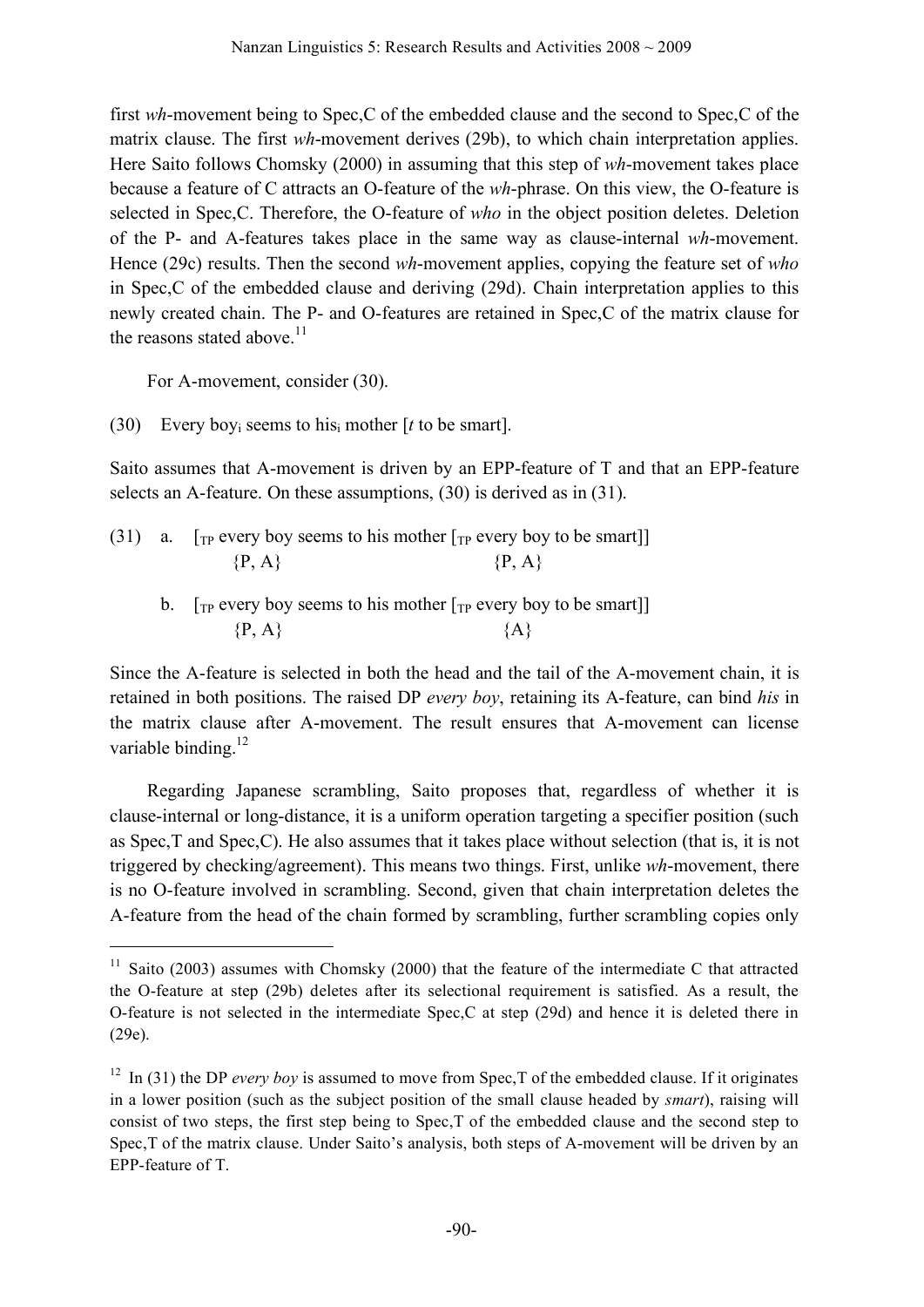the P-features of the scrambled element.

Let us consider clause-internal scrambling first:

- (32) a. Sono daigaku-ni Ken-ga syutugansita. that university-DAT Ken-NOM applied 'Ken applied to that university.'
	- b. [TP sono daigaku-ni Ken-ga sono daigaku-ni V]  ${P, A}$   ${P, A}$
	- c. [TP sono daigaku-ni Ken-ga sono daigaku-ni V]  $\{P\}$   $\{A\}$

Since scrambling does not involve an operator feature, the scrambled element has no operator feature and has only P- and A-features. They are copied when scrambling takes place, giving rise to (32b). Since the A-feature is selected in the tail of the chain but not in its head, it is deleted in the head, resulting in (32c).

Consider next long-distance scrambling out of a finite clause:

|                | (33) a. Sono daigaku-ni Masao-ga Yumi-ni                                               |  |  |  |  |  |
|----------------|----------------------------------------------------------------------------------------|--|--|--|--|--|
|                | university-DAT Masao-NOM Yumi-DAT<br>that                                              |  |  |  |  |  |
|                | [Ken-ga syutugansita to] itta.                                                         |  |  |  |  |  |
|                | Ken-NOM applied that told                                                              |  |  |  |  |  |
|                | 'Masao told Yumi that Ken applied to that university.'                                 |  |  |  |  |  |
| $b_{\cdot}$    | [cp sono daigaku-ni Ken-ga sono daigaku-ni V to]                                       |  |  |  |  |  |
|                | $\{P, A\}$<br>$\{P, A\}$                                                               |  |  |  |  |  |
|                |                                                                                        |  |  |  |  |  |
| $\mathbf{c}$ . | $\lceil$ <sub>CP</sub> sono daigaku-ni Ken-ga sono daigaku-ni V to<br>${A}$<br>$\{P\}$ |  |  |  |  |  |
|                |                                                                                        |  |  |  |  |  |
| d.             | [TP sono daigaku-ni Masao-ga Yumi-ni                                                   |  |  |  |  |  |
|                | $\{P\}$                                                                                |  |  |  |  |  |
|                | [cp sono daigaku-ni Ken-ga sono daigaku-ni V to]                                       |  |  |  |  |  |
|                | $\{P\}$<br>${A}$                                                                       |  |  |  |  |  |
| e.             | [ <sub>TP</sub> sono daigaku-ni Masao-ga Yumi-ni                                       |  |  |  |  |  |
|                | $\{P\}$                                                                                |  |  |  |  |  |
|                | $\lceil_{CP}$ Ken-ga sono daigaku-ni V to] V]                                          |  |  |  |  |  |
|                | ${A}$                                                                                  |  |  |  |  |  |

The derivation up to (33c) is identical to the derivation in (32), except that the landing site is Spec,C in (33). Crucially, on this analysis, the element that has undergone clause-internal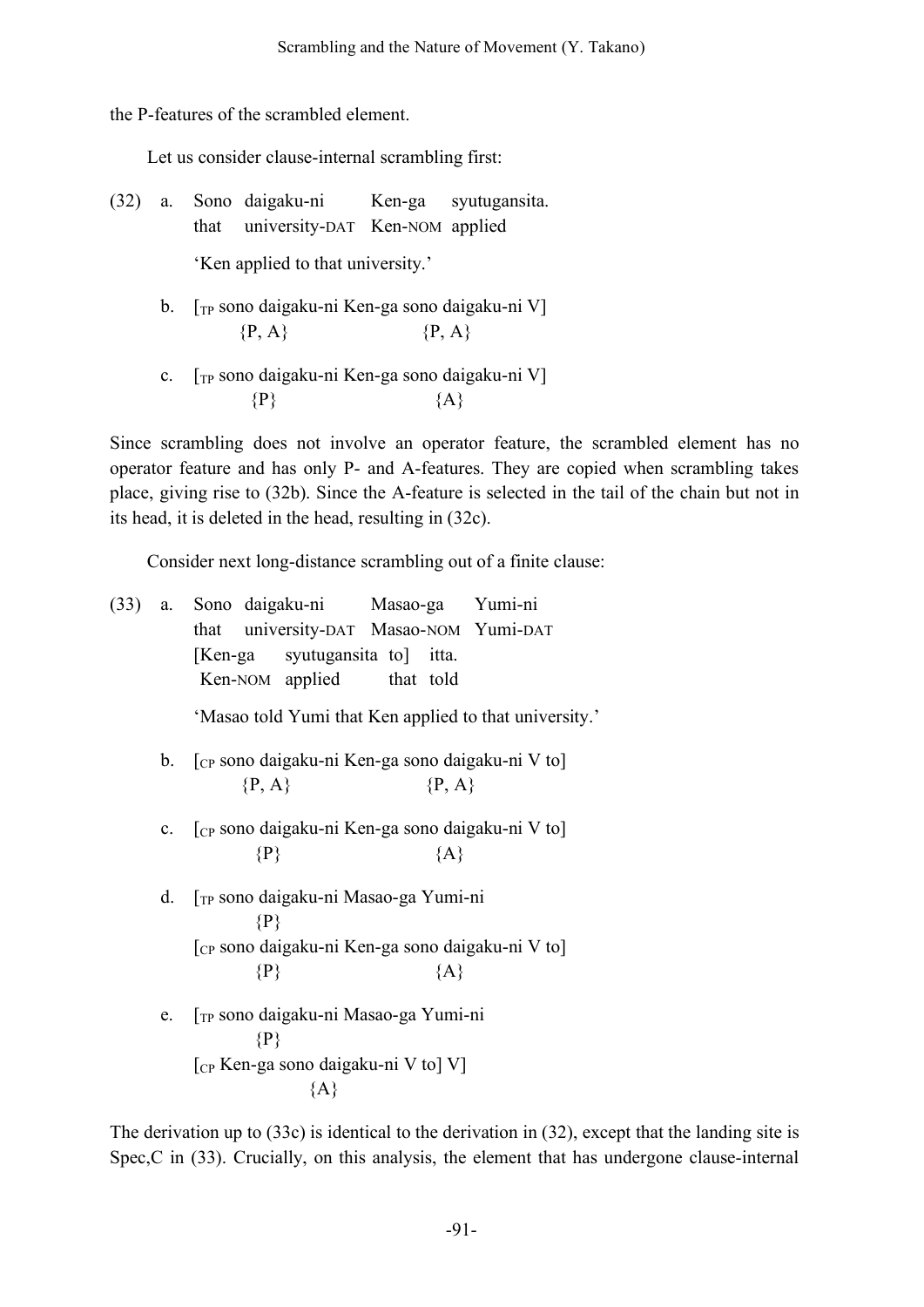scrambling has only P-features when it undergoes further scrambling and so scrambling out of a clause moves (copies) only the P-features of the scrambled element. This is shown in (33d). Given that the P-features are retained only in the head of the chain, those in the intermediate Spec,C are deleted. The result is (33e).

As Saito argues, this analysis has the important consequence of deriving the effects of "total reconstruction" induced by long-distance scrambling, examples of which are shown in (4) and (6). As can be seen in (33d), scrambling out of a finite clause affects only the P-features of the scrambled element (because the A-feature is deleted from the head of the chain formed by clause-internal scrambling, as shown in (33b-c). Given that binding requires the antecedent to have an A-feature, total reconstruction effects follow as a natural consequence of this analysis, without appeal to any covert operations like reconstruction.<sup>13</sup> At the same time, the very existence of the derivational point illustrated in (32b) ensures, under a derivational approach to binding, that clause-internal scrambling can make binding possible since the scrambled phrase has an A-feature right after clause-internal scrambling (even though this A-feature gets deleted eventually). Thus, Saito's uniform theory of scrambling can account for the difference between clause-internal and long-distance scrambling with respect to binding effects without appealing to  $(26)$ .<sup>14,15</sup>

(i) Ken-ga sotugyoosita daigaku-ni kare-ga [Yumi-ga syutugansuru to] omotteiru. Ken-NOM graduated university-DAT he-NOM Yumi-NOM apply that think

<sup>&</sup>lt;sup>13</sup> Shigeru Miyagawa (personal communication) pointed out that Saito's analysis faces a problem in dealing with anti-reconstruction effects as shown in (i) below.

<sup>&#</sup>x27;He thinks that Yumi will apply to the university Ken graduated from.'

In this example the matrix subject pronoun *kare* can be coreferential with *Ken*, which is contained in the phrase that has undergone long-distance scrambling. The problem is that if the phrase that has undergone long-distance scrambling consists of only its P-features, *Ken*'s A-feature will stay in the embedded clause and hence will be c-commanded by *kare*. If that is the case, coreference between *kare* and *Ken* should violate condition C. I suspect that the problem can be resolved in the following way. First, Saito (2005: note 3) suggests that each syntactic object has a categorial feature and that categorial features are represented at every position of a chain. Assuming now an approach that accounts for anti-reconstruction effects by allowing relative clauses to be late-merged with moved elements (Lebeaux 1988, Nishigauchi 2002, Miyagawa 2006), it is possible to analyze (i) as involving late-merger of the relative clause containing *Ken* with the scrambled DP, which retains its categorial feature. This derivation will ensure that (i) does not violate condition C. I also suggest that the relative clause can be construed with the relative head *daigaku* 'university,' whose A-feature is retained at the tail of the chain, because the relative clause and the relative head are contained in the same chain.

<sup>&</sup>lt;sup>14</sup> To deal with cases like (i) of note 9, repeated below, Saito (2003) claims that, unlike condition (A), which is an anywhere condition and so is satisfied derivationally, condition (C) is an LF condition, so that it applies after chain interpretation. (Continued on next page)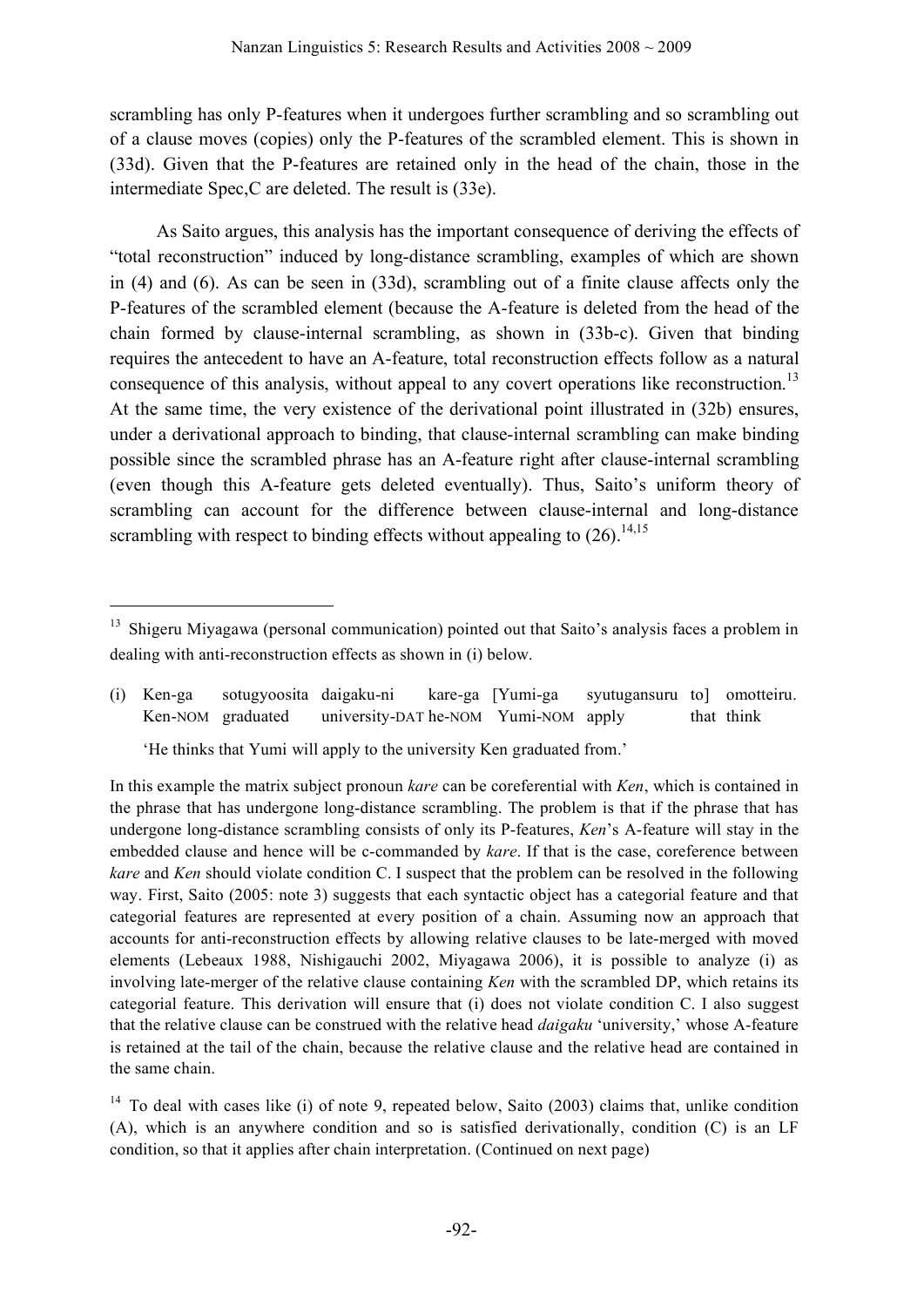Under Saito's theory, scrambling out of a control clause will be analyzed in the same way as scrambling out of a finite clause illustrated in (33). If so, it follows straightforwardly that scrambling out of a control clause does not license variable binding since this scrambling will involve movement of the P-features alone. Thus, Saito's uniform theory is a promising direction to pursue to derive the relevant properties of scrambling out of a control clause.

At the same time, however, details need to be worked out to make Saito's theory compatible with a general theory of successive-cyclic movement, given the results of much recent work on successive-cyclic movement (see Bošković 2007 and references cited there for various issues relevant to successive-cyclic movement). For instance, Bošković (2007) argues against the idea that successive-cyclic movement is driven by a feature of the head to whose specifier movement takes place. He proposes instead that all successive-cyclic movement is driven by an uninterpretable feature of the moving element. Moreover, he suggests that movement proceeds by way of a specifier of each intermediate head (in other words, every maximal projection is a phase/barrier). These aspects of successive-cyclic movement, if correct, are not compatible with Saito's theory of movement in its present form. Recall that in Saito's theory successive-cyclic movement, whether *wh*-movement or A-movement, is triggered by a feature of the head to whose specifier movement takes place. This is in conflict with Bošković's claim that successive-cyclic movement is always driven by a feature of the moving element. Another question arises about the timing of chain interpretation: when exactly does chain interpretation (in terms of deletion) apply if movement always proceeds by way of each intermediate specifier, as Bošković suggests? Thus, if the theory of successive-cyclic movement proposed by Bošković is on the right track and if we are to maintain Saito's uniform theory of scrambling to explain the properties of Japanese scrambling discussed here, then we need to seek a way to make them compatible with each other.

(i) Zibunzisin<sub>i</sub>-o Ken<sub>i</sub>-ga semeta. self-ACC Ken- NOM blamed 'Ken blamed himself'

1

(ii) Zibunzisin<sub>i</sub>-o Ken<sub>i</sub>-ga zibunzisin-o semeta.  $\{P\}$   $\{A\}$ 

As shown in (ii), after chain interpretation, *zibunzisin* 'self' in the chain head does not have its A-feature and hence does not bind *Ken*, as a result of which a condition (C) violation does not occur.

<sup>15</sup> Note also that Saito's analysis has a consequence for the issue mentioned in note 8. On this analysis, A-movement of the controller past the scrambled phrase is possible because the scrambled phrase, having had its A-feature deleted, has lost its argument status when A-movement of the controller takes place and hence is invisible to that movement.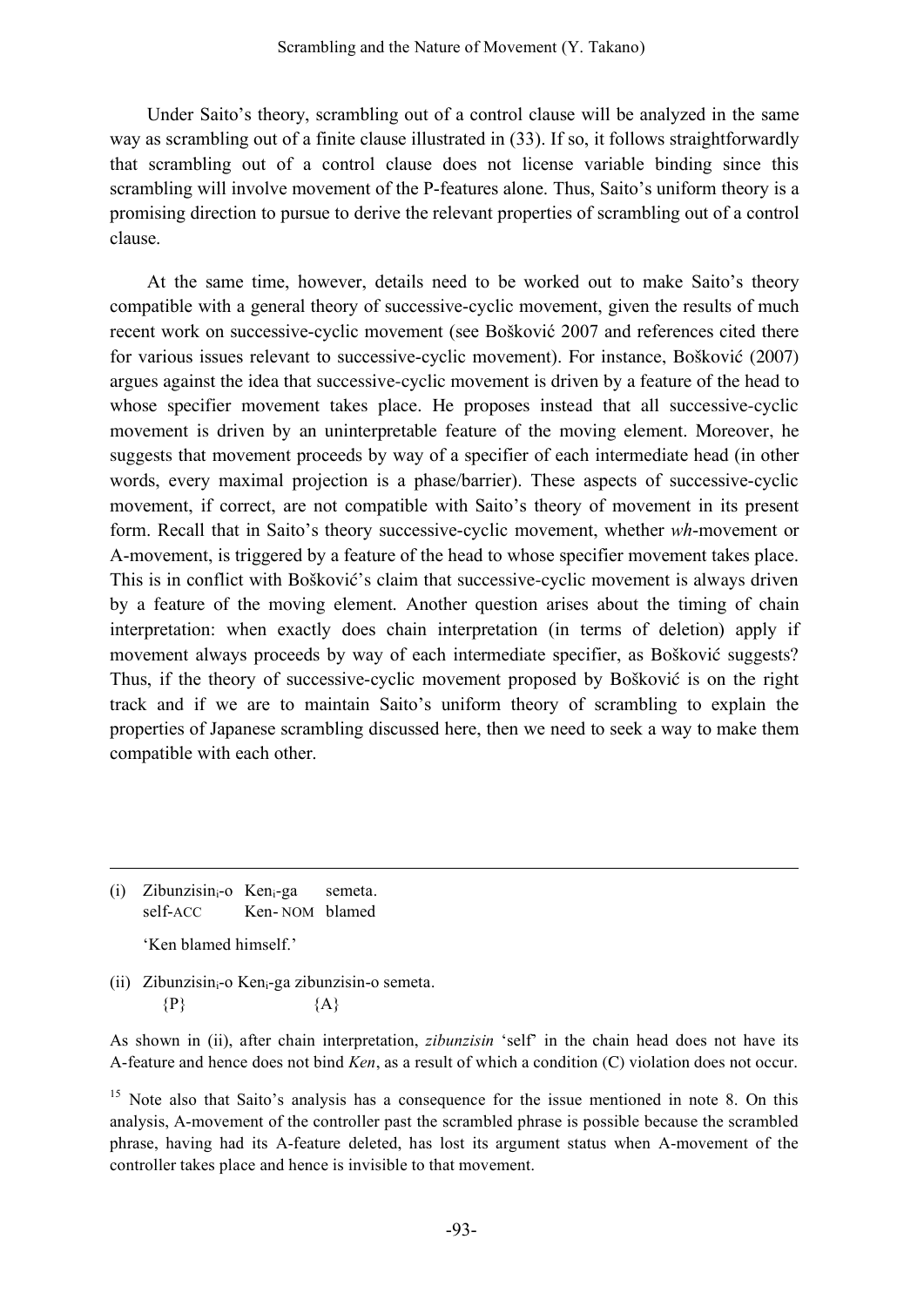## **4.2. Illicit Scrambling**

Recall that the present analysis of  $(8)/(10)/(11)$  rests crucially on the interaction of (clause-internal) scrambling and movement of the controller under the movement theory of control. The relevant part of the analysis is repeated in (34).

(34) (II) movement of controller  
\n
$$
\overline{X} \begin{array}{ccc} & & & \\ \hline & & & \\ \hline & & & \\ & & & \\ \hline & & & \\ \hline & & & \\ \hline & & & \\ \hline & & & \\ \hline \end{array}
$$
\n(1) scrambling

I proposed that clause-internal scrambling of the embedded object Y makes it possible for Y to bind a pronominal contained in the controller X, which moves from within the embedded clause to the matrix clause. In the relevant examples Y undergoes further scrambling out of the embedded clause, so that it ends up appearing in front of X in the matrix clause. A question arises here.<sup>16</sup> What happens if Y does not scramble further out of the embedded clause? The resulting sentence would have the word order X-Y-V-V, which corresponds to the order in (7a), for instance, repeated below.

(7) a. \*Sokoi-no sotugyoosei-ga [mittu-izyoo-no daigakui-ni it-GEN graduate-NOM three-or.more-GEN university-DAT syutugansi-yoo to] sita. apply-will that did

'Their graduates tried to apply to three or more universities.'

When analyzing (7a), we always assume that it does not involve scrambling of the embedded object. In that way, we can capture the ungrammaticality of this example. But if the derivation in (34) (with no further scrambling of Y) were available, (7a) would be as acceptable as (8), repeated below, contrary to fact.

 $(8)$  a. Mittu-izyoo-no daigaku<sub>i</sub>-ni soko<sub>i</sub>-no sotugyoosei-ga three-or.more-GEN university-DAT it-GEN graduate-NOM [syutugansi-yoo to] sita. apply-will that did

We thus need to exclude this derivation.

In fact, the problem is more general. Problems of the same nature arise independently of the analysis of the control cases in question. Consider the following derivation for a simplex sentence:

<sup>&</sup>lt;sup>16</sup> Kensuke Takita (personal communication) first brought this question to my attention.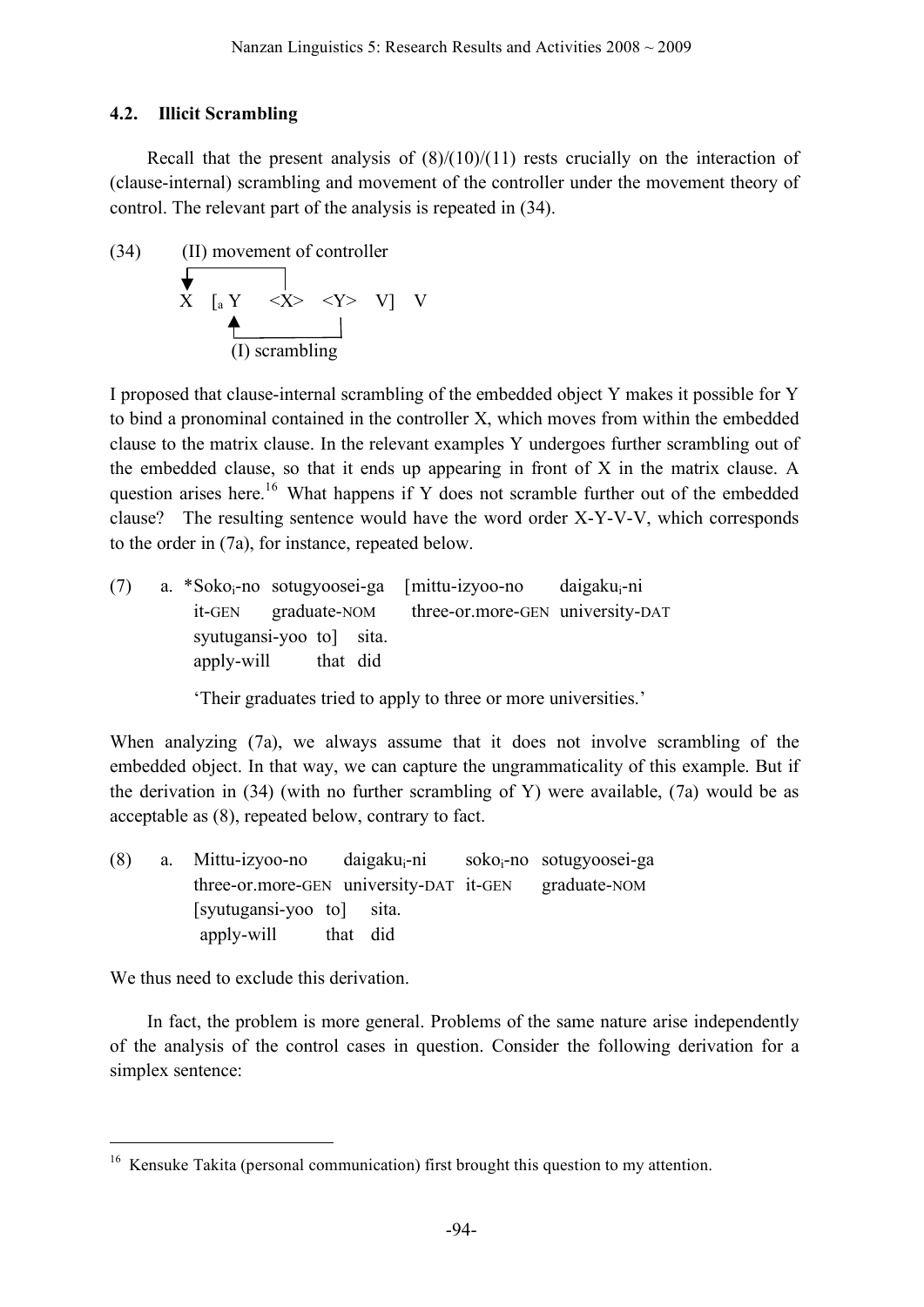$(35)$  a.  $\left[\begin{array}{ccc} 1 & 0 \\ 0 & \end{array}\right]$   $\left[\begin{array}{ccc} 2 & 0 \\ 0 & \end{array}\right]$   $\left[\begin{array}{ccc} 2 & 0 \\ 0 & \end{array}\right]$ b.  $[X \ Y \ \leq X \geq \ \leq Y \geq V]$ 

In  $(35a)$  the object Y scrambles over the subject X and in  $(35b)$  the subject X scrambles over the scrambled Y. This derivation will result in the word order X-Y-V, which is identical to an SOV sentence without scrambling. If this derivation were possible, cases like (1a), repeated below, would be acceptable (Y could bind into X due to the existence of the step in (35a)).

(1) a.  $*Soko_i-no\ software$ sotugyoosei-ga mittu-izyoo-no daigaku<sub>i</sub>-ni syutugansita. it-GEN graduate-NOM three-or.more-GEN university-DAT applied

'Their gradutaes applied to three or more universities.'

Derivations like that in (35) are a long-standing problem for any analysis of Japanese scrambling and there have been a number of proposals made to deal with this problem. For example, Saito (1985) proposed that the step in (35b) is disallowed because nominative phrases cannot scramble in Japanese. If so, the problem for (1a) will not arise. However, this account does not cover the problem with the derivation in (34), where the movement of X is guaranteed by the movement theory of control.

Another approach to the problem in question was suggested by Hoji (1985). He put forth the following condition:

(36) A syntactic adjunction operation cannot apply if it does not change the order of the overt lexical string. (Hoji 1985: 352)

Assuming that scrambling is an adjunction operation, Hoji claims that this condition blocks the applications of scrambling in (35) since these applications of scrambling do not change the original word order of the subject and the object.<sup>17</sup> This approach can be extended to cover the problem with (34) if we interpret Hoji's condition as stating that if the surface form of a given sentence corresponds to a string that can be analyzed without scrambling, the sentence is indeed understood to involve no scrambling. Since the sentence in (7a) can be analyzed without scrambling, the derivation in (34) with "superfluous scrambling" is blocked

Recently, Ko (2007) proposes a different line of analysis that excludes derivations like

<sup>&</sup>lt;sup>17</sup> Hoji (1985: 367) suggests that the condition in (36) may fall outside formal grammar and belong to a domain of parsing. Abe (1993) and Takano (1992) propose to derive Hoji's condition from economy of derivation. See also Takano 2007 for a different approach capitalizing on the properties of the optional assignment of a feature that triggers scrambling.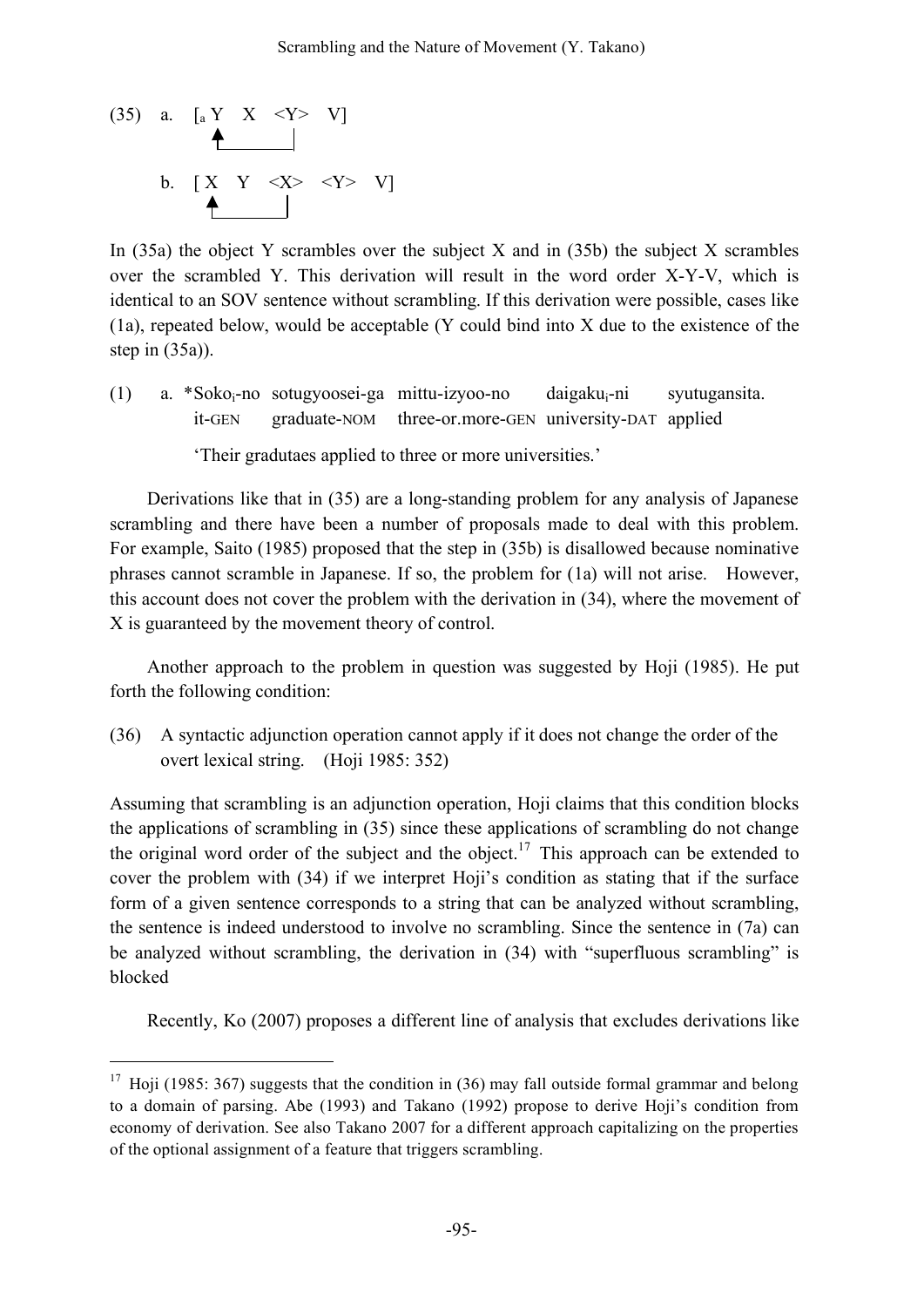(34) and (35). On her proposal, the derivation in (35) is blocked by Fox and Pesetsky's (2003) Linearization Preservation, given in (37), where Spell-Out Domain is a syntactic constituent relevant to the determination of linear order of syntactic elements.<sup>18</sup>

(37) The linear ordering of syntactic units is affected by Merge and Move *within* a Spell-out Domain, but is fixed once and for all at the end of each Spell-out Domain.

The basic idea here is that linear order is determined cyclically and that linear order established at the end of a given Spell-out Domain must be preserved at the end of each later Spell-out Domain. Let us imagine that a in (35a) is a Spell-out Domain.<sup>19</sup> At the end of this Spell-out Domain, the order between X and Y is fixed in such a way that Y precedes X. By Linearization Preservation in (37), this order between X and Y must be preserved at later Spell-out Domains. Therefore, the derivation in (35b) is disallowed since it changes the order between X and Y fixed at the earlier Spell-out Domain. Thus, the sentence in (1b) cannot have the derivation in  $(35)$ .<sup>20</sup> This approach can account for the illicit derivation in

(i) a.  $\left[ _{a}\times Y\right]$ 

b.  $Y [a X < Y > V]$ 

c.  $X Y \left[ \frac{1}{2} \langle X \rangle \langle Y \rangle V \right]$ 

 $18$  Ko's (2007) proposal is intended to account for facts related to quantifier float in Korean, but can readily be extended to the cases at hand. See also Takita 2008 for a proposal that Linearization Preservation can account for scope effects with scrambling in Japanese.

<sup>&</sup>lt;sup>19</sup> Ko (2007) claims that vP and CP are Spell-out Domains. The exact identity of Spell-out Domains does not concern us here.

 $20$  Consider the following problem, which was originally discussed by Takita (2008) in the context of scope interactions of QPs in Japanese:

At the end of the Spell-out Domain a, X precedes Y. Then Y scrambles out of a, followed by scrambling of X. The resulting order between X and Y in (ic) preserves their order determined at a in (ia). So this derivation satisfies Linearization Preservation. If the step in (ib) guaranteed Y's binding into X, (1a) would allow variable binding with this derivation. The fact that it does not suggests that Y can bind into X only within a. We can imagine a number of ways to ensure this. One possibility is to appeal to Saito's (2003, 2005) theory of scrambling, according to which scrambling out of a certain domain has no binding effects (see section 3.1). If a is the relevant domain, scrambling out of a will have no binding effects and so Y will bind into X only within a. Two other possibilities were suggested to me by Mamoru Saito. Suppose a is a domain relevant to interpretation (as well as a Spell-out Domain). Following Chomsky (2000, 2001), let us call such a domain a phase. We might then claim that binding relations are established only at the end of each phase. On this view, Y does not bind into X in the derivation in (i) because Y does not c-command X at the phase a in (ia) or at the next higher phase in (ic) (here we assume a derivational approach to binding in which only chain heads enter into binding, so that the copies of X and Y inside a in (ic) are irrelevant). Alternatively, we might entertain the hypothesis that binding relations established at a given phase must be preserved throughout a derivation. On this approach, Y does not bind into X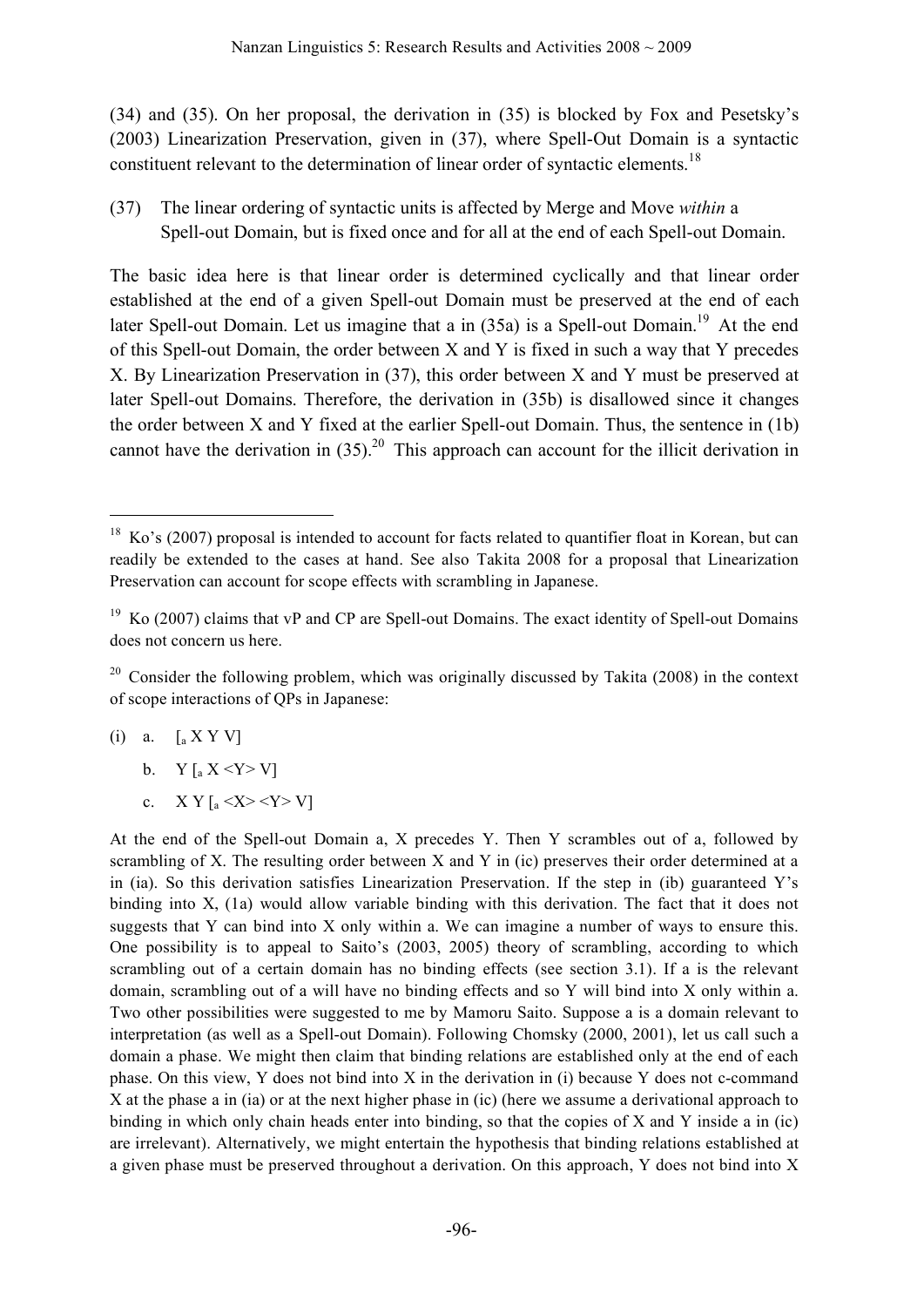(34) as well. Suppose that a in (34) is a Spell-out Domain. Then the order between X and Y is fixed there, that is, Y precedes X. But this order is not preserved at a later Spell-out Domain if X moves over Y and Y does not move, as in (34). Thus, the derivation in (34) violates Linearization Preservation and hence  $(7a)$  cannot be derived in this way.<sup>21</sup>

As we have seen, both the approach invoking Hoji's (1985) condition in (36) and the approach appealing to Linearization Preservation can exclude the undesired derivations in (34) and (35). The two approaches are equal on this count. However, we can provide empirical evidence for the second approach based on binding effects with scrambling out of a control clause.

Observe first the following case ( $NC =$  nominal complementizer):

(38) ?Mittu-izyoo-no daigaku<sub>i</sub>-ni soko<sub>i</sub>-no sotugyoosei-ga kotosi three-or.more-GEN university-DAT it-GEN graduate-NOM this.year [rainen syutugansuru koto]-o kessinsita. next.year apply NC-ACC decided

'Their graduates decided this year to apply to three or more universities next year.'

This case involves scrambling of the embedded object out of a control clause, which makes it possible for the scrambled object to bind into the matrix subject, which is a controller. On the present analysis, the acceptability of variable binding indicates that the embedded object first scrambled within the embedded clause. Now observe the case in  $(39)$ .<sup>22</sup>

 $(39)$ ?\*Soko<sub>i</sub>-no sotugyoosei-ga mittu-izyoo-no daigaku<sub>i</sub>-ni kotosi it-GEN graduate-NOM three-or.more-GEN university-DAT this.year [rainen syutugansuru koto]-o kessinsita. next.year apply NC-ACC decided

Here the embedded object scrambles out of the control clause to a position between the matrix subject and the matrix adjunct. Unlike the example in (38), this example does not permit a bound variable interpretation for the pronominal contained in the matrix subject (though scrambling of the embedded object itself is fine, as evidenced by the fact that (39) is grammatical if the matrix subject is replaced by *Ken*).

The fact that (39) does not allow a bound variable interpretation poses a serious problem for the approach that blocks the derivation in (34) by appealing to (36). Notice that in the case of (39), the embedded object scrambles to the matrix clause, as is clearly

<u>.</u>

at phase a in (ia) and this binding relation must be preserved throughout the derivation. As a result, scrambling of Y out of a has no effects on binding.

 $21$  The same reservation applies here as the previous note.

 $22$  I am indebted to Norvin Richards for this example.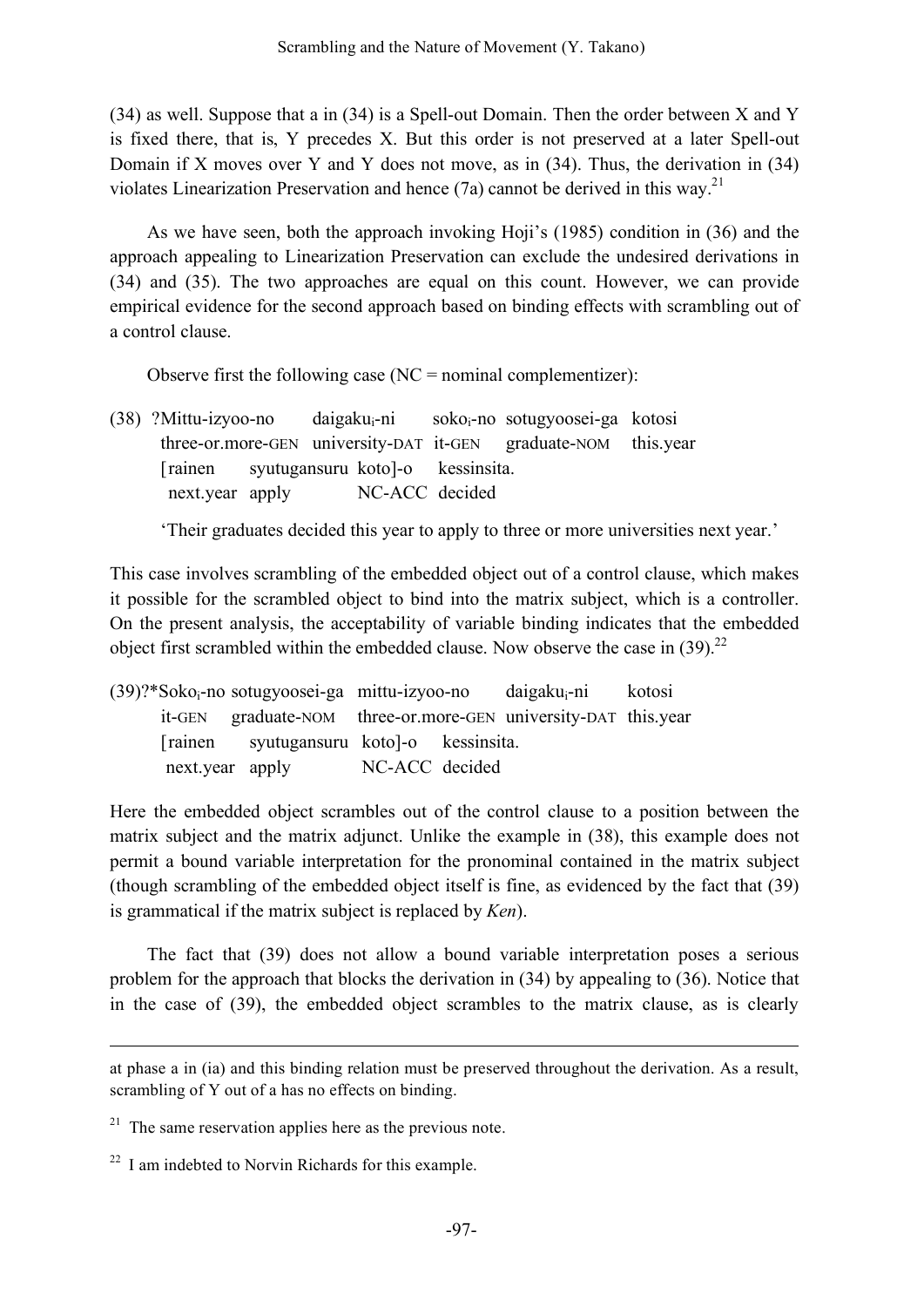indicated by its position in front of the matrix adjunct. Since this scrambling of the embedded object does affect word order, from the perspective of (36), it should be allowed with the intermediate step in (34). But then the impossibility of the bound variable reading cannot be accounted for.

In contrast, the derivation in (34) is correctly excluded for (39) under the approach invoking Linearization Preservation. On this approach, the order between X and Y determined at a in (34), namely, the embedded object preceding the controller, must be preserved. But in (39) the controller precedes the embedded object, in violation of Linearization Preservation. Therefore, (39) cannot involve the derivation in (34).

These considerations show that scrambling out of a control clause provides independent empirical evidence for an approach like Ko's (2007) that constrains the application of scrambling with Linearization Preservation.

On the other hand, an important conceptual question arises with Linearization Preservation. Juan Uriagereka pointed out to me that reliance on Linearization Preservation presupposes that language has "counters," which is not a desirable move, given the fairly common assumption to the contrary. If so, we are in a dilemma: facts about Japanese scrambling do appear to support Linearization Preservation, but the latter seems to be problematic on conceptual grounds. Therefore, it is very important for future work to consider whether the facts discussed in this subsection indeed can only be explained by Linearization Preservation and if yes, what exactly the status of Linearization Preservation is in the theory of human language.

## **4.3. Long-Distance Scrambling: Control vs. Finite Clauses**

Recall that the analysis proposed in section 3 relies heavily on the claim in (21a), repeated below.

(21) a. Scrambling out of a control clause patterns with scrambling out of a finite clause.

As we have seen, facts involving variable binding support this claim. But there are cases where scrambling out of a control clause does pattern differently from scrambling out of a finite clause. One such case is so-called "additional-*wh* effects" (see Saito 1994 for extensive discussion and an analysis of additional *wh*-effects in Japanese).

To see this, let us first consider (40).

(40) a. \*Naze dare-ga sono hon-o katta no. why who-NOM that book-ACC bought Q 'Who bought the book why?'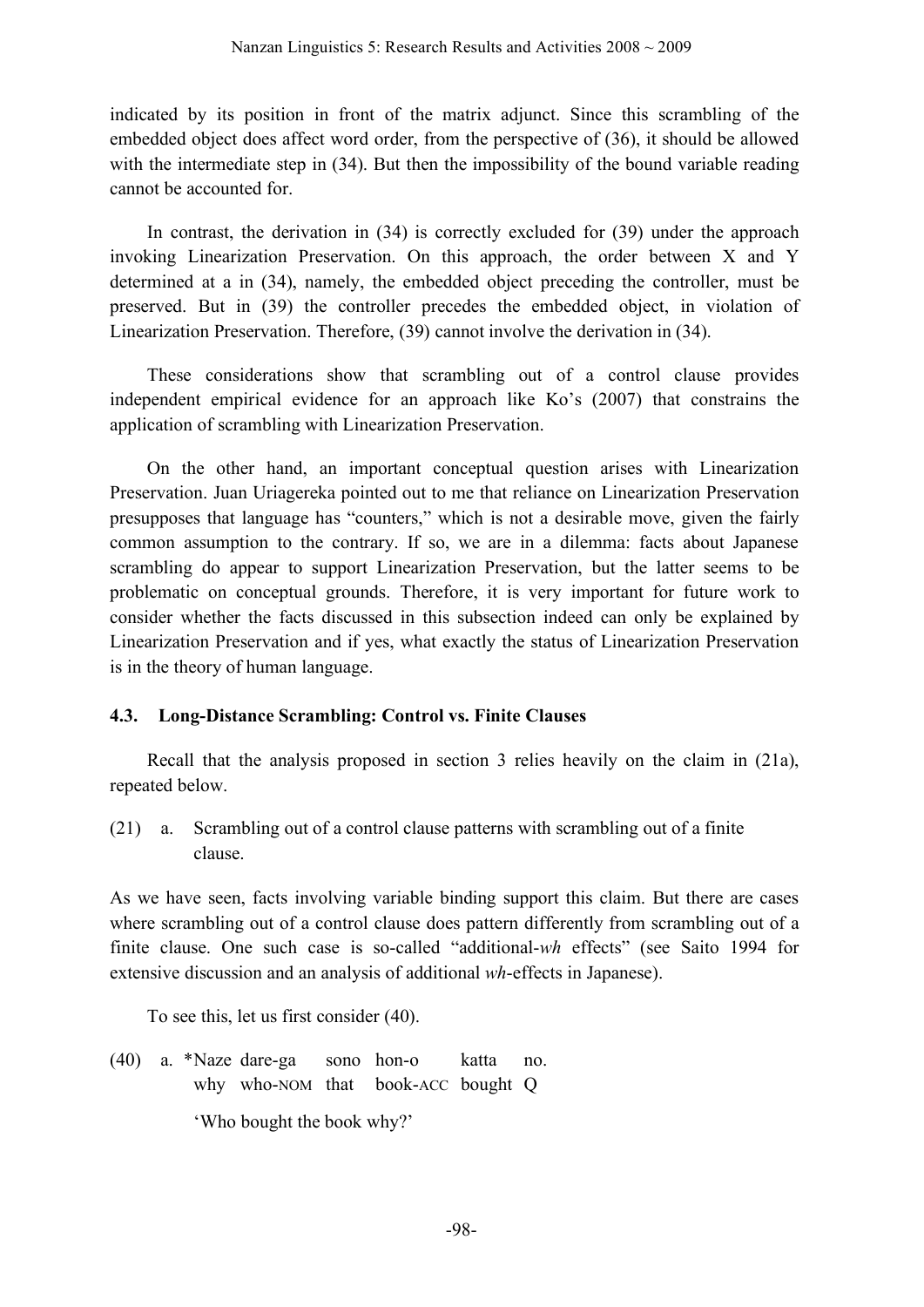- b. Dare-ga naze sono hon-o katta no. who-NOM why that book-ACC bought Q
- c. Nani-o naze dare-ga katta no. what-ACC why who-NOM bought Q

'Who bought what why?'

The contrast between (40a) and (40b) shows that the Japanese *wh*-phrase *naze* cannot c-command an argument *wh*-phrase. Moreover, the grammaticality of (40c) shows that this effect can be voided by the presence of an additional argument *wh*-phrase c-commanding *naze*. Note that (40c) also indicates that a scrambled phrase can serve as an additional *wh*-phrase.

Not all scrambled phrases can serve as additional *wh*-phrases, however. Consider (41).

- (41) a. \*Naze dare-ga Ken-ni [Yumi-ga sono hon-o katta to] itta no. why who-NOM Ken-DAT Yumi-NOM that book-ACC bought that said Q 'Why did who tell Ken that Yumi bought that book?'
	- b. \*Nani-o naze dare-ga Ken-ni [Yumi-ga katta to] itta no. what-ACC why who-NOM Ken-DAT Yumi-NOM bought that said Q

(41a) is ungrammatical because *naze* c-commands *dare*. In (41b) the object of the embedded clause is a *wh*-phrase and is scrambled to the front of the matrix clause. The sentence is still ungrammatical even though the scrambled phrase c-commands *naze*. This fact indicates that long-distance scrambled phrases cannot serve as additional *wh*-phrases.

In the case of (41b), the embedded object has scrambled out of a finite clause. Nemoto (1993) observes that a different patter emerges when the *wh*-phrase scrambles out of a control clause.

- (42) a. \*Naze dare-ga Ken-ni [sono hon-o kau yoo(ni)] susumeta no. why who-NOM Ken-DAT that book-ACC buy C recommended Q 'Why did who recommend Ken to buy that book?'
	- b. Nani-o naze dare-ga Ken-ni [kau yoo(ni)] susumeta no. what-ACC why who-NOM Ken-DAT buy C recommended Q

The sentence in (42b), where the *wh*-phrase has scrambled out of a control clause, does improve on the sentence in (42a). Here we see a contrast between two types of long-distance scrambling: scrambling out of a finite clause does not induce additional *wh*-effects, but scrambling out of a control clause does.

This is unexpected under the view in (21a). Recall that this view is supported by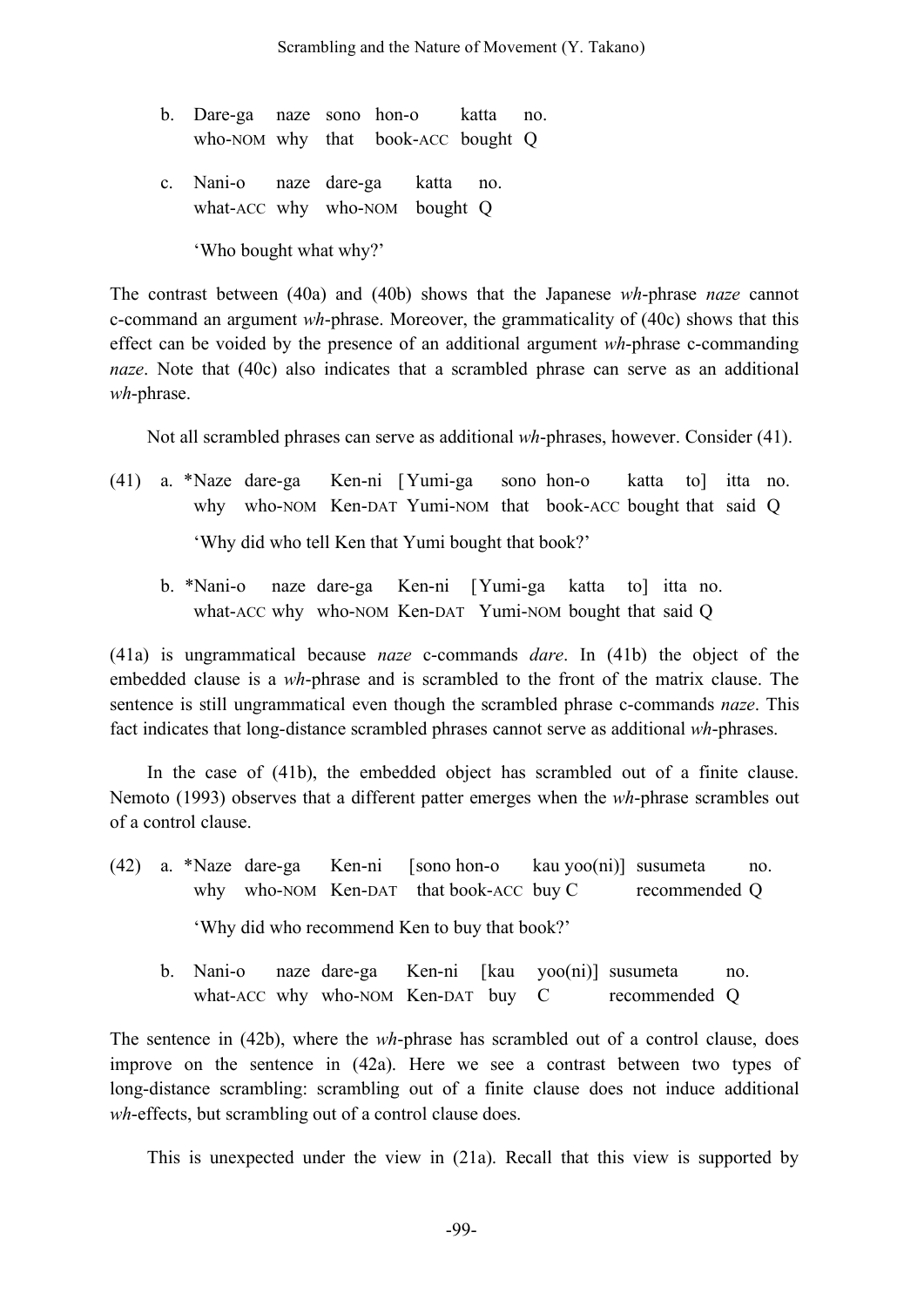binding facts. A detailed investigation is thus necessary to find out why binding and additional *wh*-effects should differ in this way.

## **4.4. Bound Pronoun Effects**

As a final point, let us discuss a difference between Japanese scrambling and English *wh*-movement. Let us first consider the following well-known fact:

(43) Who did everyone buy for Max?

May (1985) observes that the sentence in (43) permits a reading on which the value of *who* covaries with that of *everyone*. Thus, (43) can be interpreted as asking for a list of pairs that specifies which person bought what. Lasnik (2007) calls this a "family of questions (FOQ) reading."

The FOQ reading is also possible with long-distance *wh*-movement, as in (44).

(44) Who do you think everyone saw?

However, May (1977) and Sloan (1991) observe that the FOQ reading is not available with long-distance *wh*-movement if the QP *everyone* is placed in the subject of the matrix clause, as in (45).

(45) Who does everyone think Mary saw?

Thus, long-distance *wh*-movement does not give rise to an FOQ reading if a QP is in the subject of the matrix clause.

Sloan (1991) points out an interesting exception to this generalization (Sloan attributes the observation to Robert May). The example in (46), though it involves long-distance *wh*-movement and a QP in the matrix subject, does allow an FOQ reading, in contrast to (45).

(46) Who does everyone think he saw?

The important property that distinguishes (46) from (45) is the fact that the subject of the embedded clause is a pronoun bound by the QP in the matrix subject. In fact, the FOQ reading is available in (46) only on the reading on which the embedded subject is bound by the matrix subject. Thus, the presence of a bound pronoun in the embedded subject makes possible the FOQ reading with long distance wh-movement that is otherwise unavailable.<sup>23</sup>

This situation with English *wh*-movement contrasts with what we saw with Japanese

<sup>&</sup>lt;sup>23</sup> Lasnik (2007) observes that similar effects induced by bound pronouns can be found with quantifier scope, gapping, antecedent-contained deletion, reciprocal binding, extraposition, and multiple sluicing.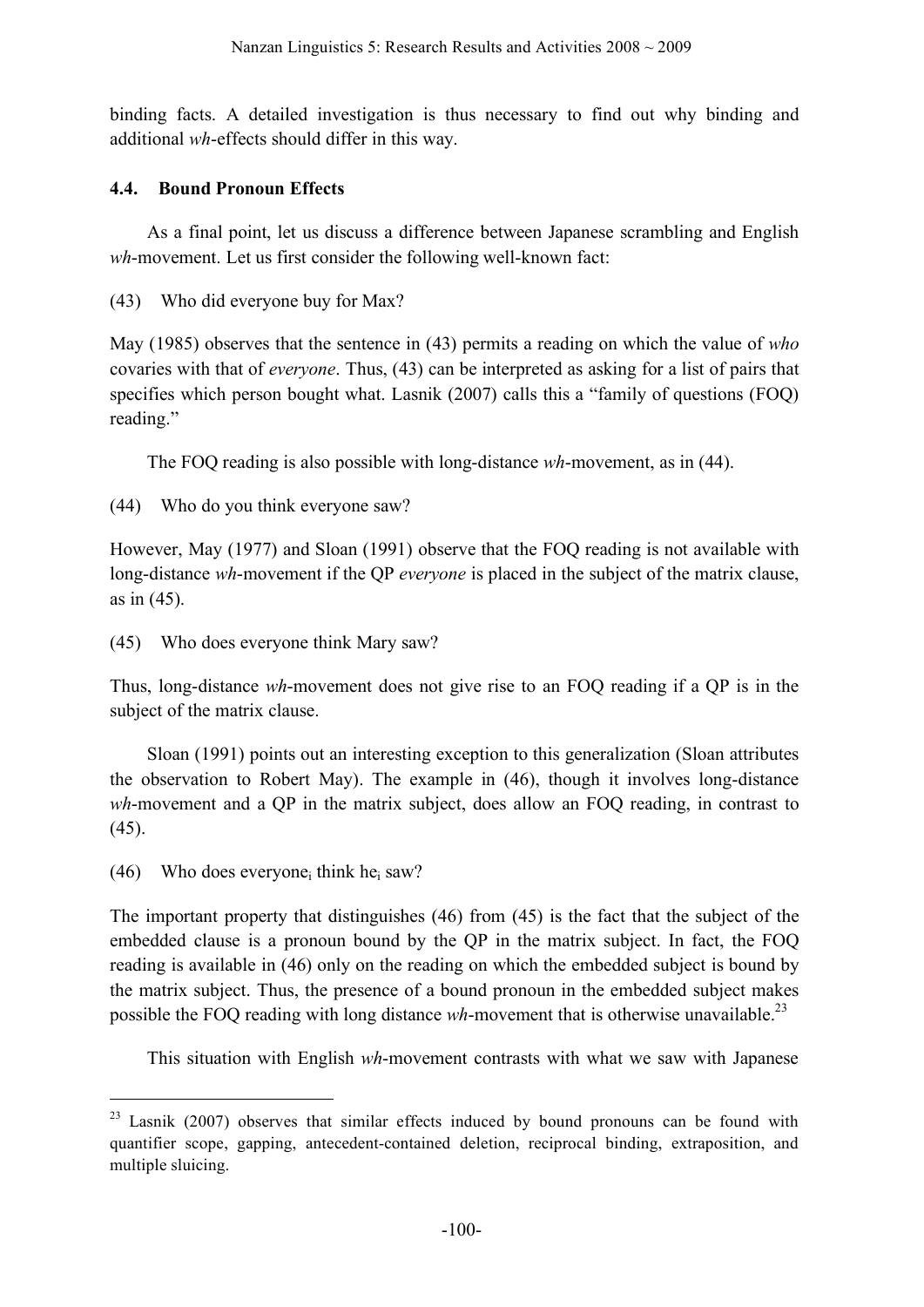scrambling. Recall that in (19), repeated below, long-distance scrambling does not make variable binding possible even if *pro* in the embedded subject is bound by the matrix subject.

(19) a.?\*Mittu-izyoo-no daigakui-ni sokoi-no sotugyooseij-ga Ken-ni three-or.more-GEN university-DAT it-GEN graduate-NOM Ken-DAT [proj syutugansita to] itta. applied that said

'Their graduates told Ken that they applied to three or more universities.'

 $b.^*$ Mittu-izyoo-no kaisya<sub>i</sub>-o soko<sub>i</sub>-no syain<sub>i</sub>-ga Ken-ni three-or.more-GEN company-ACC it-GEN employee-NOM Ken-DAT [proj tyoosasita to] itta. investigated that said

'Their employees told Ken that they investigated three or more companies.'

Why does Japanese scrambling differ from English *wh*-movement in this respect? This is another important issue that needs to be addressed and resolved in future work.

#### **5. Summary**

On the basis of the discovery of new facts about binding effects with scrambling out of a control clause in Japanese, I have proposed an analysis of those facts consisting of two major claims:

- (47) a. Scrambling out of a control clause patterns with scrambling out of a finite clause with respect to binding effects.
	- b. Obligatory control involves movement of the controller.

The present study thus provides a new argument in their favor. I have also pointed out that this proposal raises new questions about the nature of movement that need to be resolved in future study.

#### **References**

- Abe, J. (1993) *Binding Conditions and Scrambling without A/A' Distinction*, Ph.D. dissertation, University of Connecticut.
- Boeckx, C. (2000) "A Note on Contraction," *Linguistic Inquiry* 31, 357-366.
- Boeckx, C. and N. Hornstein (2003) "Reply to Control Is Not Movement," *Linguistic Inquiry* 34, 269-280.
- Boeckx, C. and N. Hornstein (2004) "Movement under Control," *Linguistic Inquiry* 35, 431-452.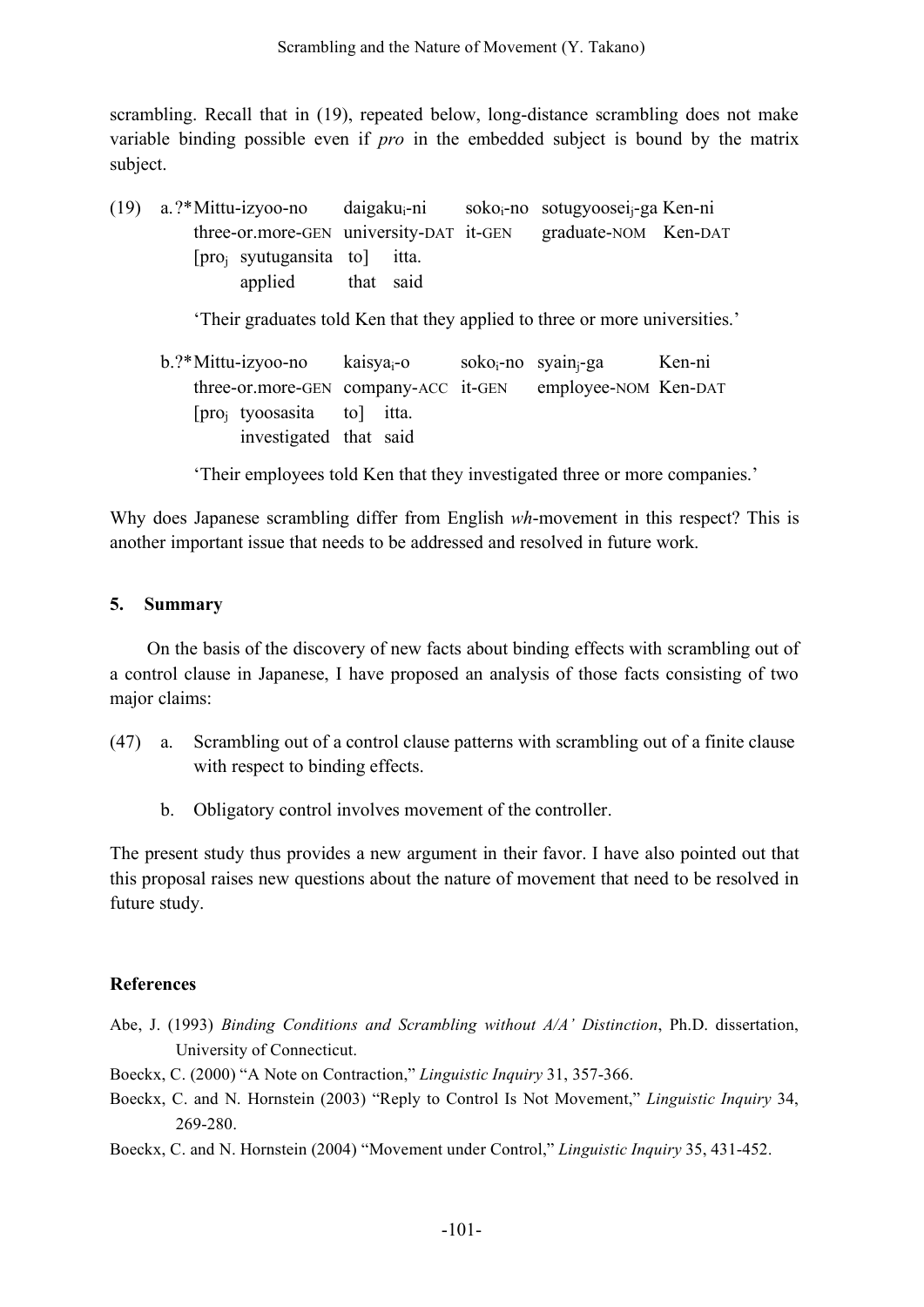- Boeckx, C. and N. Hornstein (2006) "The Virtues of Control as Movement," *Syntax* 9, 118-130.
- Bošković, Ž. (2004) "Topicalization, Focalization, Lexical Insertion, and Scrambling," *Linguistic Inquiry* 35, 613-638.
- Bošković, Ž. (2007) "On the Locality and Motivation of Move and Agree: An Even More Minimal Theory," *Linguistic Inquiry* 38, 589-644.
- Bošković, Ž. and D. Takahashi (1998) "Scrambling and Last Resort," *Linguistic Inquiry* 29, 347-366.
- Bowers, J. (1973) *Grammatical Relations*, Ph.D. dissertation, MIT.
- Bowers, J. (2008) "On Reducing Control to Movement," *Syntax* 11, 125-143.
- Chomsky, N. (1995) *The Minimalist Program*, MIT Press, Cambridge, Mass.
- Chomsky, N. (2000) "Minimalist Inquiries: The Framework," in R. Martin, D. Michaels, and J. Uriagereka, eds., *Step by Step: Essays on Minimalist Syntax in Honor of Howard Lasnik*, MIT Press, Cambridge, Mass, 89-155.
- Chomsky, N. (2001) "Derivation by Phase," in M. Kenstowicz, ed., *Ken Hale: A Life in Language*, MIT Press, Cambridge, Mass, 1-52.
- Fox, D. and D. Pesetsky (2003) "Cyclic Linearization and the Typology of Movement," *Lecture Notes*, Linguistic Society of America Summer Institute, Michigan State University.
- Fukui, N. (1986) *A Theory of Category Projection and Its Applications*, Ph.D. dissertation, MIT.
- Fukui, N. (1993) "Parameters and Optionality," *Linguistic Inquiry* 24, 399-420.
- Fujii, T. (2006) *Some Theoretical Issues in Japanese Control*, Ph.D. dissertation, University of Maryland.
- Grewendorf, G. and J. Sabel (1999) "Scrambling in German and Japanese: Adjunction versus Multiple Specifiers," *Natural Language and Linguistic Theory* 17, 1-65.
- Hoji, H. (1985) *Logical Form Constraints and Configurational Structures in Japanese*, Ph.D. dissertation, University of Washington.
- Hoji, H. (2003) "Falsifiability and Repeatability in Generative Grammar: A Case Study of Anaphora and Scope Dependency in Japanese," *Lingua* 113, 377-446.
- Hornstein, N. (1998) "Movement and chains," *Syntax* 1, 99-127.
- Hornstein, N. (1999) "Movement and Control," *Linguistic Inquiry* 30, 69-96.
- Hornstein, N. (2001) *Move! A Minimalist Theory of Construal*, Blackwell, Oxford.
- Hornstein, N. (2003) "On Control," in R. Hendrick, ed., *Minimalist Syntax*, Blackwell, Oxford, 6-81.
- Kawamura, T. (2004) "A Feature-Checking Analysis of Japanese Scrambling," *Journal of Linguistics* 40, 45-68.
- Kitahara, H. (2002) "Scrambling, Case, and Interpretability," in S. D. Epstein and T. D. Seely, eds., *Derivation and Explanation in the Minimalist Program*, Blackwell, Malden, 167-183.
- Ko, H. (2007) "Asymmetries in Scrambling and Cyclic Linearization," *Linguistic Inquiry* 38, 49-84.
- Kuroda, S.-Y. (1988) "Whether We Agree or Not: A Comparative Syntax of English and Japanese," *Linguisticae Investigationes* 12, 1-47.
- Lasnik, H. (2007) "A Family of Questions," unpublished ms., University of Maryland.
- Mahajan, A. (1989) "On the A/A-bar Distinction: Scrambling and Weak Crossover in Hindi," unpublished ms., MIT.
- Mahajan, A. (1990) *The A/A-bar Distinction and Movement Theory*, Ph.D. dissertation, MIT.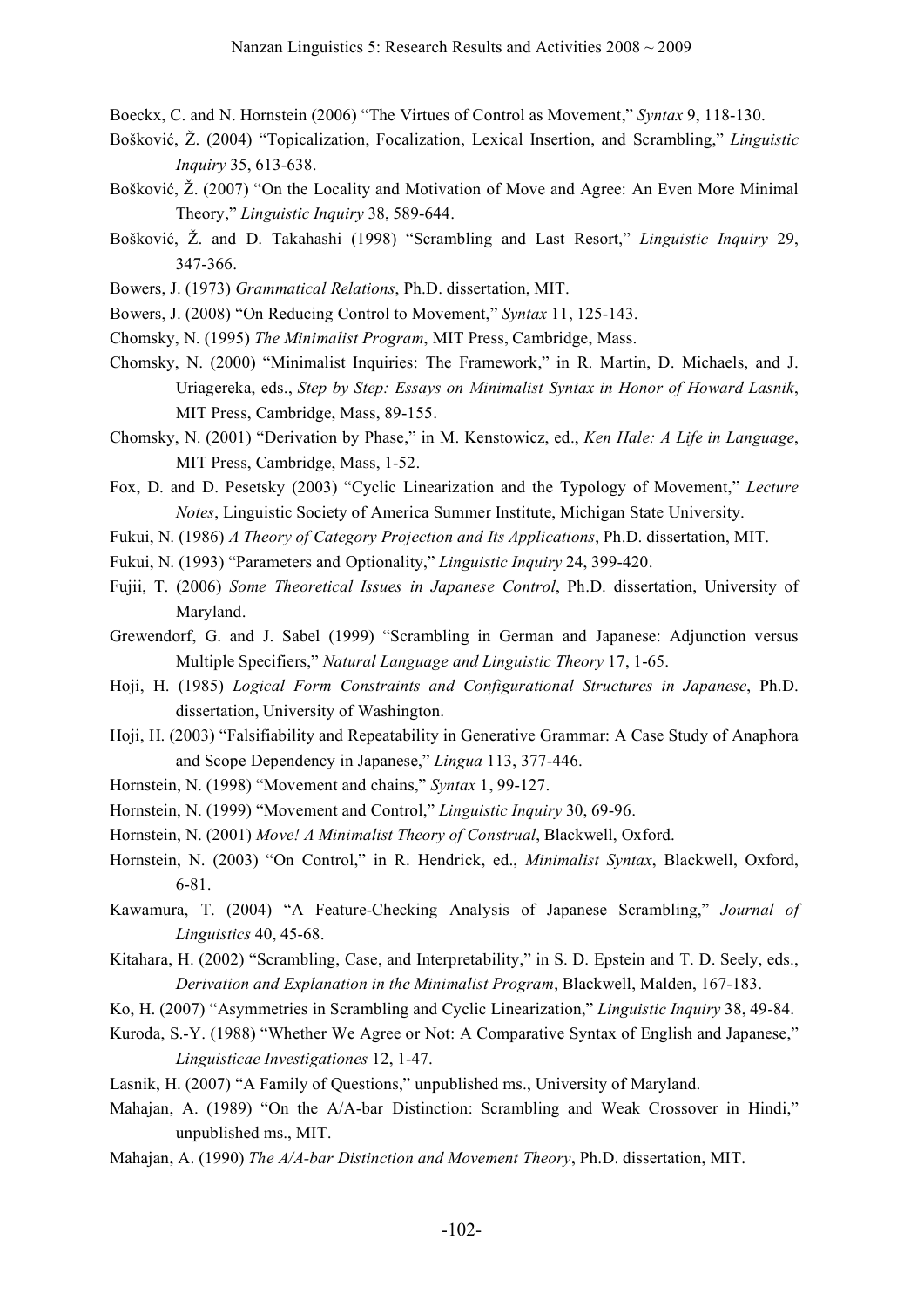- May, R. (1977) *The Grammar of Quantification*, Ph.D. dissertation, MIT.
- May, R. (1985) *Logical Form: Its Structure and Derivation*, MIT Press, Cambridge, Mass.
- Miyagawa, S. (1997) "Against Optional Scrambling," *Linguistic Inquiry* 28, 1-25.
- Miyagawa, S. (2005) "EPP and Semantically Vacuous Scrambling," in J. Sabel and M. Saito, eds., *The Free Word Order Phenomenon: Its Syntactic Sources and Diversity*, Mouton de Gruyter, Berlin, 181-220.
- Miyagawa, S. (2006) "On the "Undoing" Property of Scrambling: A Response to Bošković," *Linguistic Inquiry* 37, 607-624.
- Nemoto, N. (1993) *Chains and Case Positions: A Study from Scrambling in Japanese*, Ph.D. dissertation, University of Connecticut.
- Nishigauchi, T. (2002) "Scrambling and Reconstruction at LF," *Gengo Kenkyu* 121, 49-105.
- Oka, T. (1989) "On the Spec of IP," unpublished ms., MIT.
- O'Neil, J. (1995) "Out of Control," *NELS* 25, 361-371.
- Saito, M. (1985) *Some Asymmetries in Japanese and Their Theoretical Implications*, Ph.D. dissertation.
- Saito, M. (1989) "Scrambling as Semantically Vacuous A'-movement," in M. R. Baltin and A. S. Kroch, eds., *Alternative Conceptions of Phrase Structure*, University of Chicago Press, Chicago, 182-200.
- Saito, M. (1992) "Long-distance Scrambling in Japanese," *Journal of East Asian Linguistics* 1, 69-118.
- Saito, M. (2003) "A Derivational Approach to the Interpretation of Scrambling Chains," *Lingua* 113, 481-518.
- Saito, M. (2005) "Further Notes on the Interpretation of Scrambling Chains," in J. Sabel and M. Saito, eds., *The Free Word Order Phenomenon: Its Syntactic Sources and Diversity*, Mouton de Gruyter, Berlin, 335-376.
- Saito, M. and N. Fukui (1998) "Order in Phrase Structure and Movement," *Linguistic Inquiry* 29, 439-474.
- Sauerland, U. (1999) "Erasability and Interpretation," *Syntax* 2, 161-188.
- Sloan, K. (1991) "Quantifier-*Wh* Interaction," *MIT Working Papers in Linguistics 15*, 219-237.
- Tada, H. (1990) "Scrambling(s)," unpublished ms., MIT.
- Tada, H. (1993) *A/A-Bar Partition in Derivation*, Ph.D. dissertation, MIT.
- Takano, Y. (1992) "Economy of Derivation: A View from Scrambling," paper presented at Arizona Linguistic Conference.
- Takano, Y. (1995) "Scrambling, Relativized Minimality, and Economy of Derivation," *WCCFL 13*, 385-399.
- Takano, Y. (1998) "Object Shift and Scrambling," *Natural Language and Linguistic Theory* 16, 817-889.
- Takano, Y. (2007) "Making Rightward Scrambling Possible," *Kinjo Gakuin Daigaku Ronshu, Studies in Humanities vol.* 3, 17-58.
- Takita, K. (2008) "String-Vacuous Scrambling and Cyclic Linearization," *Proceedings of the Ninth Tokyo Conference on Psycholinguistics*, Hituzi Syobo, Tokyo, 225-249.
- Uchibori, A. (2000) *The Syntax of Subjunctive Complements: Evidence from Japanese*, Ph.D. dissertation, University of Connecticut.